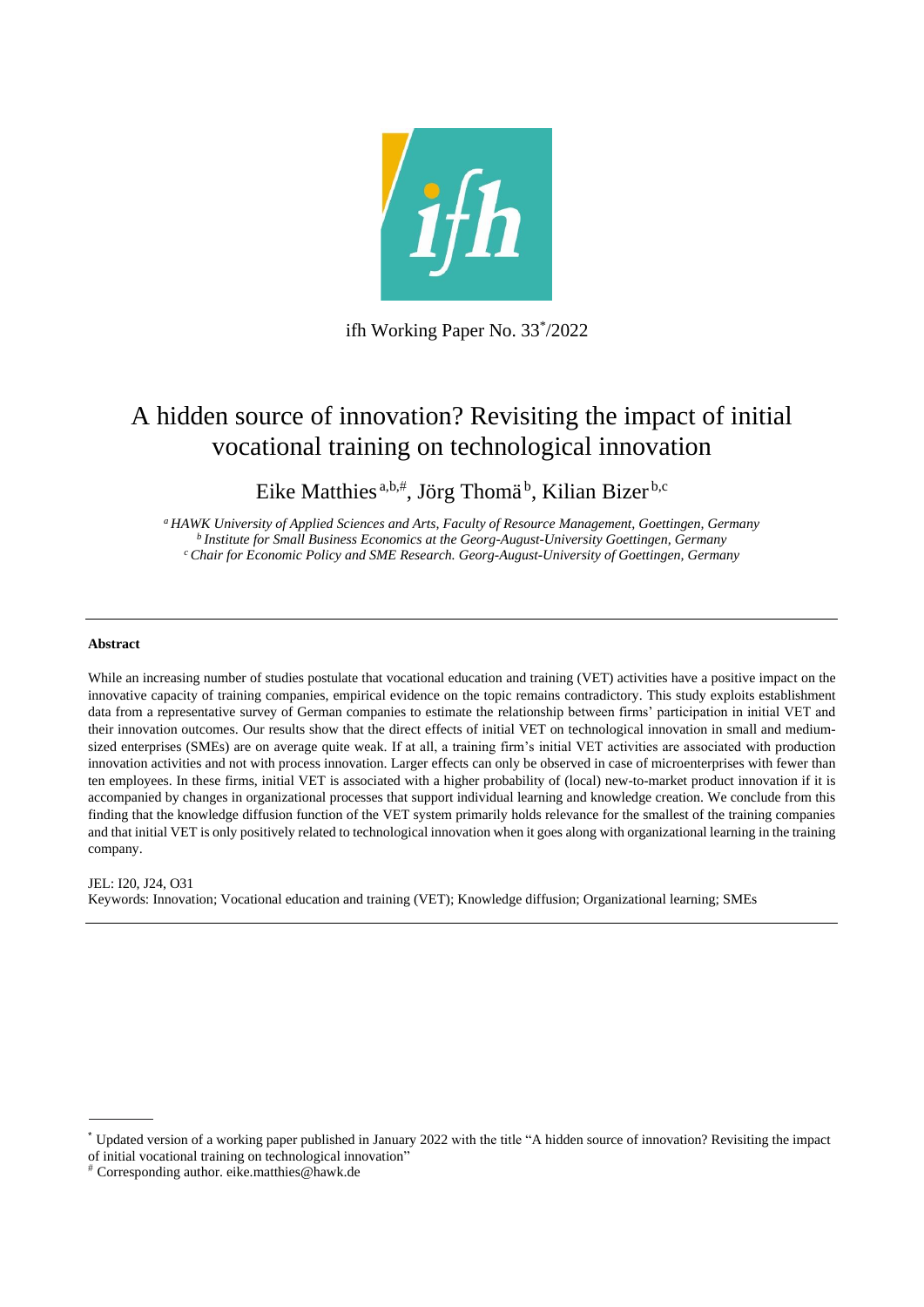#### **1. Introduction**

In recent years, the question of the role that vocational education and training (VET) potentially plays for innovation has gained increasing attention in scholarly research (e.g. Barabasch and Keller 2020; Hodge and Smith 2019; Lund and Karlsen 2020; Porto Gómez, Zabala-Iturriagagoitia, and Aguirre Larrakoetxea 2018; Rodríguez-Soler and Icart 2018; Rupietta and Backes-Gellner 2019; Rupietta, Meuer, and Backes-Gellner 2021). Regarding the role of VET institutions in this context, for example, it has been empirically shown that they provide an important contribution to the functioning of regional innovation systems (Lund and Karlsen 2020; Porto Gómez, Zabala-Iturriagagoitia, and Aguirre Larrakoetxea 2018; Rodríguez-Soler and Icart 2018).

It would be expected that the empirical evidence at the company level is analogous to this, although surprisingly this is not the case. The studies conducted by Hodge and Smith (2019) and Rupietta and Backes-Gellner (2019) provide different results regarding the direct influence of initial VET activities on technological innovation activities in training firms (i.e. in terms of the contribution of VET students to a firm's propensity to introduce new or significantly improved products, services or processes). While the first study – based on qualitative interviews from Australia – does not provide clear evidence that VET students contribute directly to a firm's technological innovativeness during their time of work placement, the second study – based on Swiss firm data – provides quantitative evidence that apprenticeship training has a positive impact on technological innovation under the conditions of dual VET systems.

According to Rupietta and Backes-Gellner (2019), the effect of initial VET on technological innovation outcomes follows an inverted u-shape with increasing firm size, i.e. the impact on innovation seems to be stronger for smaller enterprises, and tends to apply to product rather than process innovations. However, since small and medium-sized enterprises (SMEs) are a quite heterogeneous entity in terms of innovation (Thomä and Bizer 2013; de Jong and Marsili 2006), it remains unclear exactly to which subgroup(s) of SMEs this effect applies. This is relevant insofar as it is known from the empirical literature on the motives of companies to participate in apprenticeship that the productivity of VET students is on average higher the smaller a training company is (see e.g. Mohrenweiser and Backes-Gellner 2010; Muehlemann and Wolter 2014; Mühlemann 2016) – which, conversely, could indicate that there may be a positive relationship between initial VET and innovation in very small firms in particular. Moreover, Rupietta and Backes-Gellner's non-significant result on process innovation outcomes appears surprising given that – compared to product innovation – the knowledge associated with improvements in business processes often contains a relatively high degree of tacitness (Gopalakrishnan, Bierly, and Kessler 1999), which should be related with a stronger importance of VETbased learning and skills in this context (on this issue see Thomä 2017). Moreover, the Swiss study of Rupietta and Backes-Gellner (2019) does not distinguish between different degrees of innovative novelty. However, especially regarding incremental innovation, a potential contribution by VET students could be expected (Toner 2010).

By contrast, the qualitative results of Hodge and Smith (2019) imply that a VET student's contribution to firm-level innovation should not be overestimated, at least under conditions of full-time, school-based vocational training systems with company practice periods being constrained to temporarily limited work placements. The following pointed question by the authors illustrates this finding: 'If VET students, like any students, are novices in an occupational area, why would we expect to find they contribute to innovation?' (p. 16). Hodge and Smith (2019) nevertheless argue that VET activities may still contribute to a firm's technological innovativeness in two relevant ways: through knowledge diffusion and via organizational learning. With regard to the former, they expect VET students to be potential mediators of knowledge diffusion stemming from vocational education institutions. This may explain the finding of Rupietta and Backes-Gellner (2019) that the effects on innovation are stronger in smaller firms, given that – mostly at the level of regional innovation systems – SMEs are probably profiting most from the VET system's important function in terms of knowledge diffusion (Lund and Karlsen 2020; Porto Gómez, Zabala-Iturriagagoitia, and Aguirre Larrakoetxea 2018; Rodríguez-Soler and Icart 2018). Regarding the second driver, according to Hodge and Smith (2019), initial VET can lead to improved day-to-day organizational practices in training firms (including changes in workplace organization, new organizational methods etc.) – either through a direct role of VET students in introducing such organizational changes or through the more general changes in organizational learning processes that follow a company's decision to participate in initial VET. Such organizational innovations have been shown to significantly improve the technological innovation performance of non-R&D-intensive SMEs (Rammer, Czarnitzki, and Spielkamp 2009; Hervas-Oliver et al. 2015) – which raises the question of how initial VET, organizational changes and technological innovation are related in the case of (smaller-sized) training firms (Rupietta, Meuer, and Backes-Gellner 2021).

Hence, the question remains whether conducting initial VET actually fosters technological innovativeness at the company level. Against this background, our paper aims to contribute to the literature in two related ways. First, compared to the Australian study of Hodge and Smith (2019), our empirical analysis uses a broad data set from Germany, a country where the dual system of VET forms an integral part of the national innovation system (Thomä 2017). Due to the duality of vocational training (i.e. the combination of long periods of practical learning in companies and theoretical learning at vocational schools), German VET students may contribute to firm-level innovation to a stronger degree compared to VET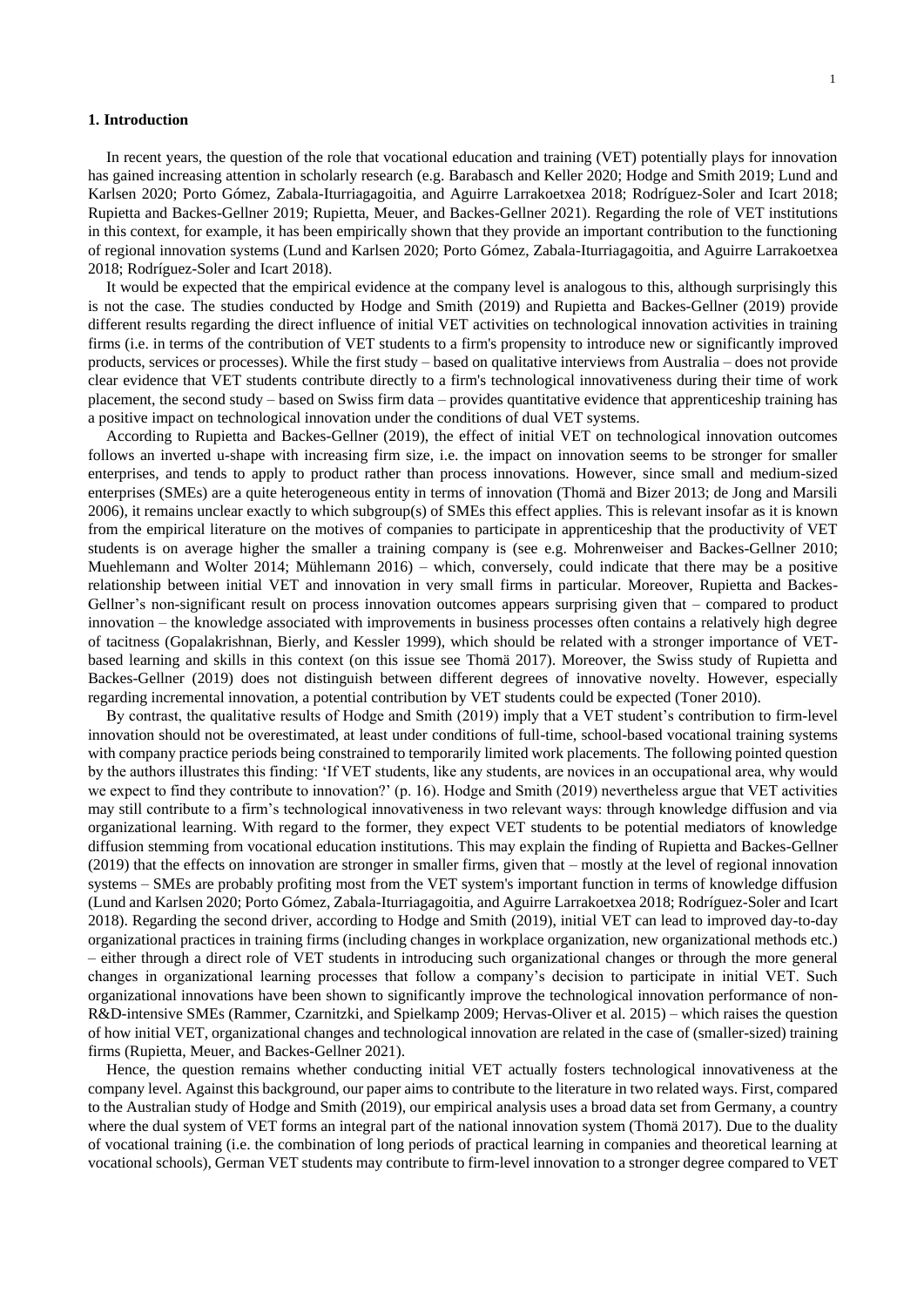students in countries where initial VET takes place mainly in full-time vocational schools with limited practical periods during the time of training. Moreover, we aim to provide empirical evidence for the relationship between initial VET and technological innovation by placing a special emphasis on the role of knowledge diffusion and organizational learning, and hence supplement the study of Hodge and Smith (2019).

Second, regarding the quantitative Swiss study of Rupietta and Backes-Gellner (2019), we add to the literature by distinguishing between different categories of SMEs to shed further light on the role of firm size in the present context. Moreover, by using a wider set of control variables and developing a comprehensive theoretical foundation for explaining the potential impact of initial VET on smaller firms' technological innovation activities we complement Rupietta and Backes-Gellner (2019). In a broader sense, this is also a contribution to the empirical literature that quantitatively addresses the question of whether training companies benefit from their investments in initial VET already during the apprenticeship period in terms of the VET student's productivity (e.g. Zwick 2007; Mohrenweiser and Backes-Gellner 2010; Muehlemann and Wolter 2014; Lerman 2019) – since we assume that an employee's productivity and his/her contribution to firm-level innovation are intertwined.

The remainder of the paper is structured as follows. In the next section, we review and synthesize a number of theoretical arguments from the literature on how initial VET activities may contribute to knowledge diffusion, organizational learning and innovation at the company level. In the next sections, we introduce the dataset, discuss our estimation approach and present our main empirical results on the relationship between initial VET and technological innovation at the company level. Finally, the paper concludes with implications for policy and further research.

#### **2. Innovation in the majority of German SMEs: Learning beyond formal R&D**

#### *2.1. Overview on the conceptual framework*

In line with Hodge and Smith (2019) and Rupietta and Backes-Gellner (2019), we assume that knowledge diffusion and organizational learning are important determinants of innovation for many SMEs in Germany (Figure 1).<sup>1</sup> Our main argument at this point is that initial VET activities at the company level are closely involved in corresponding learning processes and knowledge dynamics, leading to a mutual reinforcing relationship between these three elements and SME innovation, which tends to be overlooked by innovation scholars and policy-makers alike (Porto Gómez, Zabala-Iturriagagoitia, and Aguirre Larrakoetxea 2018). Our conceptual framework is therefore based on organizational learning and knowledge diffusion as two main drivers through which initial VET can foster technological innovation in SMEs.



Figure 1. Initial VET as a driving factor for innovation in SMEs

The first refers to the key importance that the dual VET system has for the German innovation system in terms of knowledge diffusion, especially at the regional level (Thomä 2017). Effective diffusion of new technologies throughout the economy is an essential precondition for SMEs' innovation success hence constituting a crucial starting point for

<sup>1</sup> At the same time, we fully acknowledge that the relationship between training activities and a firm's propensity to innovate is complex, as causality may run in opposite directions (Bauernschuster, Falck, and Heblich 2009). Innovation activities could increase the need to train employees in new technologies or processes (i.e. innovation drives training), while on the other hand a company's training activities may have a positive impact on its innovation capacity (i.e. training drives innovation). This could also apply to the specific case of initial VET. Since in the present paper we are interested in its effect on technological innovation, our empirical approach aims at reducing the likelihood of reverse causality (see Section 4).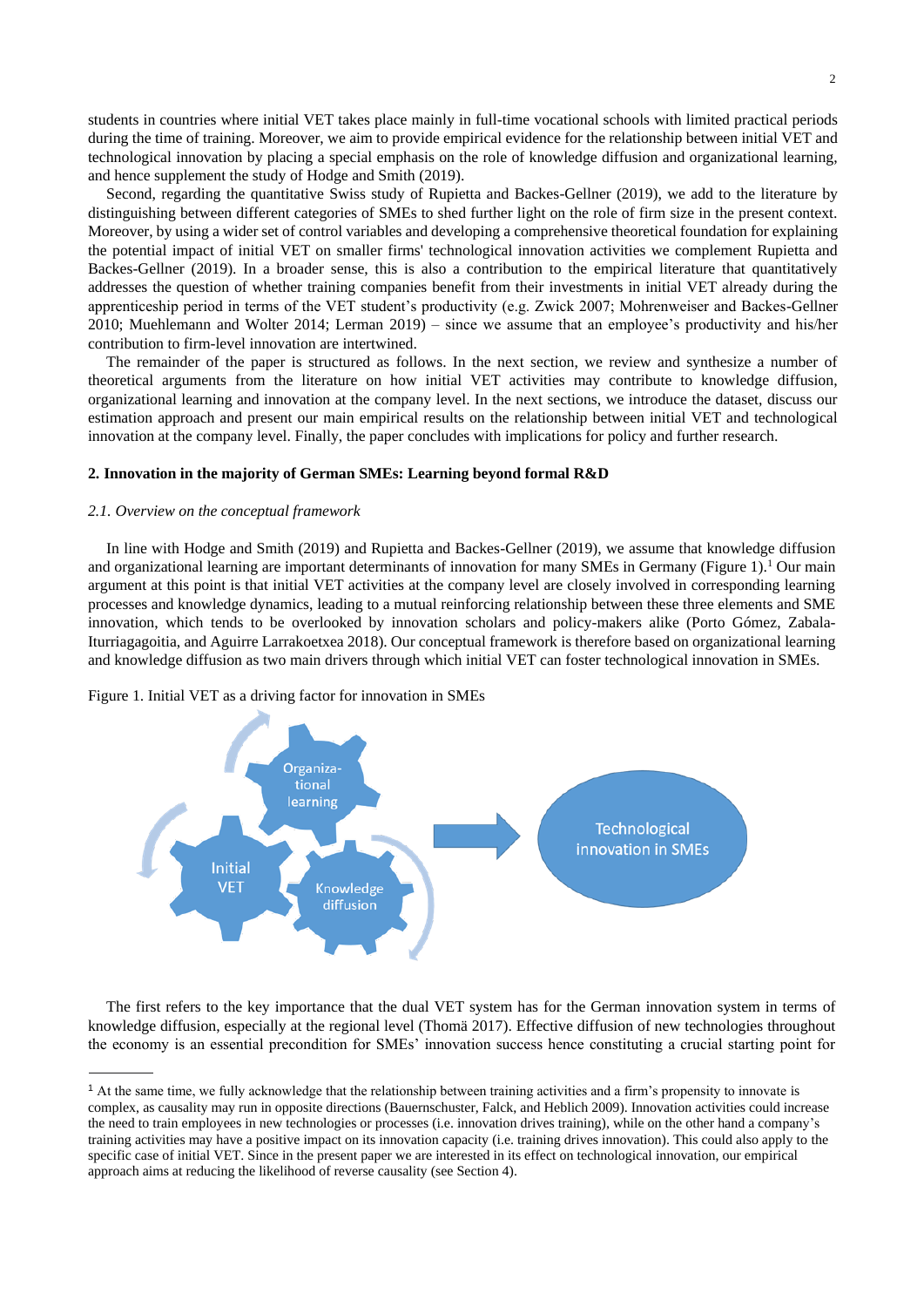policy measures and support. By means of knowledge diffusion, SMEs frequently receive the necessary stimulus for developing innovations. Thus, increasing the absorptive capacity of smaller firms concerning external knowledge, focusing on a broad set of institutions that affect learning and innovation (including VET institutions such as vocational schools or vocational training centres), integrating SMEs in regional innovation systems and upgrading workforce skills in SMEs to facilitate participation in innovation are vital (Rammer, Czarnitzki, and Spielkamp 2009; OECD 2010; Hervás-Oliver et al. 2021; Hewitt-Dundas 2006; Thomä 2017). The second driver relates to the fact that informal ways of learning by doing, using and interacting (DUI) are particularly strong in the case of SME innovation, not least in the 'German Mittelstand' (Pahnke and Welter 2019; Kirner, Kinkel, and Jaeger 2009; Kirner, Som, and Jäger 2015; Thomä 2017; Alhusen et al. 2021). In Germany, the VET trained workforce plays a key role for DUI-based innovation activities in non-R&D-intensive firms and industries (Thomä 2017; Thomä and Zimmermann 2020). Moreover, DUI-based technological innovation usually requires deep organizational learning in order to be successfully implemented at the company level. According to Rammer et al. (2009), this is especially true for the large number of innovating SMEs in Germany that compensate for their lack of formal research and development (R&D) by placing special emphasis on management practices to foster interactive learning within the firm and external knowledge inflows.

#### *2.2. VET and knowledge diffusion*

Toner (2010) argues that the VET system plays a critical role in knowledge diffusion, particularly regarding innovation in SMEs, which are not at the frontier of technological development. The author stresses the importance of vocational education institutions such as vocational schools, vocational colleges or vocational training centres as being highly responsive to the particular needs of local industries, offering customized training programs, serving as technology intermediaries between equipment or software producers and local businesses, and informing their students about new technologies, which increases the absorption capacity of a training company's workforce in terms of both practical skills and knowledge regarding production processes.

The studies of Porto Gómez, Zabala-Iturriagagoitia, and Aguirre Larrakoetxea (2018), Rodríguez-Soler and Icart (2018) and Lund and Karlsen (2020) analyse empirically the role of vocational education institutions for the functioning of regional innovation systems with some indications of effects at the company level. For example, the former conclude that for many industrial SMEs in Spain (Basque Country and Catalonia) VET institutions represent the main source of external technological knowledge for the training companies and can therefore play a central role in technological innovation at the company level. Moreover, it is shown that this is especially the case for DUI-based innovation activities in training companies, which are triggered by the demand-based and problem-solving-oriented training opportunities provided by VET institutions and 'the type of skills and expertise held by their staff and the long-lasting [trust-based] relationships between these and local firms' (Porto Gómez, Zabala-Iturriagagoitia, and Aguirre Larrakoetxea 2018, p. 217). For the Spanish regions of Catalonia and Aragon, Rodríguez-Soler and Icart (2018) find that geographical proximity to VET institutions is crucial for external knowledge sourcing in training companies. In this way, VET institutions can be a driving force of knowledge transfer to the company level. VET institutions are described as 'a key node' (p. 13) in the knowledge network of DUI-oriented SMEs.

Lund and Karlsen (2020) confirm the results of the Spanish studies with a focus on two Norwegian manufacturing regions, concluding that VET institutions are important sources of external knowledge for local SMEs. According to their results, vocational colleges promote the competitiveness of manufacturing firms by developing programs for education tailored to regional industries that consider current technological trends and state-of-the-art technologies and new materials, which shows how VET institutions are driving the dissemination of new technologies in training companies. According to the authors of this study, these findings provide a better understanding of the DUI mode of innovation in training companies.

For the case of Switzerland, Rupietta and Backes-Gellner (2019) establish that the involvement of highly innovative companies in institutionalized curricula-updating processes promote technology and knowledge diffusion among trainingcompanies enhancing companies' innovation capacities. Following their argument, training firms constantly face new technologies of the industrial leaders. By learning about these technologies, training firms develop in comparison to nontraining companies competitive advantages. In this process, SMEs are assumed to benefit from absorbing and adapting new knowledge and technologies whereas large companies are attributed to contribute innovative input to curricula updating.

#### *2.3. VET and organizational learning*

Technological innovation activities at the company level can be based on different learning sources (Santamaría, Nieto, and Barge-Gil 2009). According to Jensen et al. (2007), innovating firms can be roughly distinguished according to the degree to which they have integrated formal processes of learning related to R&D and the extent to which they use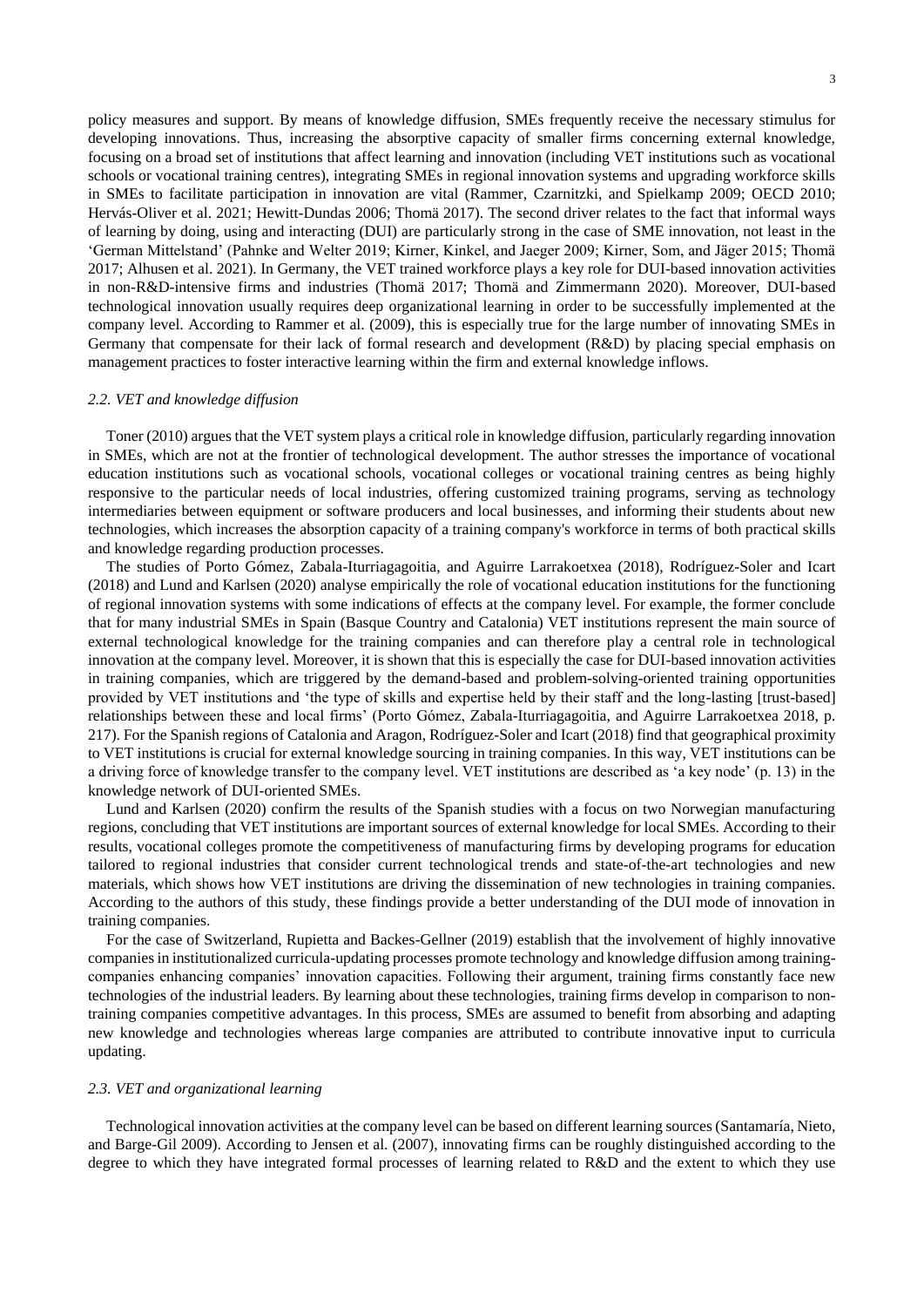informal ways of DUI learning. In this context, the innovation activity of smaller firms is often described as minimally or not at all R&D-intensive and being strongly rooted in the DUI mode (Baldwin and Gellatly 2003; de Jong and Marsili 2006; Tödtling and Kaufmann 2002; Hirsch-Kreinsen 2015). Important elements of DUI-based innovation activities in SMEs are an emphasis on experience-based learning from informal problem-solving communication, interactive learning with customers or suppliers, the overall importance of locally embedded tacit knowledge and the fostering of organizational learning within the firm by building up (informal) interaction structures (Thomä and Zimmermann 2020).

According to Toner (2010), processes of learning by doing and using are at the core of VET activities in training companies. Hence, it is only logical to expect a close link between a company's participation in the VET system and its integration of the DUI mode of learning and innovation (Thomä 2017). Within the DUI mode, practical problem-solving skills developed in production processes hold key importance for innovation activities at the firm level (Jensen et al. 2007). The VET system provides employees with corresponding skills and underpinning knowledge and hence raises the workforce's absorptive capacities (Toner 2010). In this way, knowledge flows within and between firms are facilitated (Proeger 2020; Rupietta and Backes-Gellner 2019) and VET students are enabled to potentially act as technology gatekeepers (Rupietta, Meuer, and Backes-Gellner 2021). As a result, some studies in the DUI literature stress the importance of VET as an important element of innovation processes in SMEs. For example, Thomä (2017) argues that VET plays a key role in product and process innovation activities in non-R&D-intensive firms and industries. Similarly, the empirical results of Thomä and Zimmermann (2020) imply that VET is a key driver of innovation in SMEs that are engaged in customer-oriented DUI innovation. To offer another example, the study of Alhusen and Bennat (2021) shows that 'learning-by-training' through VET activities is mainly employed by SMEs that rely on the DUI mode in some way or another.

Furthermore, the VET literature argues that apprenticeship activities can positively influence the organizational learning processes of training companies in two interrelated ways (Barabasch and Keller 2020; Hodge and Smith 2019; Rupietta, Meuer, and Backes-Gellner 2021): Either through the direct contribution of VET students to new day-to-day organizational practices implemented in their training company, or more indirectly through the implementation of a more distinctive learning culture developed in training companies as a result of the decision to participate in the VET system. Such organizational learning processes, in turn, are an important determinant of the DUI mode of innovation (Thomä 2017; Parrilli, Balavac, and Radicic 2020; Parrilli and Radicic 2021). Indeed, organizational learning and creating a corresponding business culture are considered by Asheim and Parrilli (2012) to be the micro-foundation of DUI-based technological innovation, which is why Thomä (2017) considers organizational innovation to foster individual learning and knowledge creation (e.g. through promoting teamwork among employees, delegating decision-making powers, restructuring customer relationships, developing a general culture of open communication etc.) as a necessary prerequisite for the successful integration of the DUI mode at the level of the firm. This may explain the findings of Rammer et al. (2009) and Hervas-Oliver et al. (2015) according to which organizational learning positively affects the technological innovation performance of non-R&D-intensive SMEs. To sum up, it can be expected that initial VET activities exert a positive impact on DUI-based technological innovation in SMEs if they are accompanied by vital processes of organizational learning.

#### **3. Data**

The following empirical analysis is based on balanced panel data from the IAB EP dataset, an employer survey from the German Federal Employment Agency. The Establishment File of the Federal Employment Agency, which contains all German business units with at least one employee covered by social security, constitutes the sampling frame of the IAB EP. It thus considers all firms in Germany, which conduct initial VET, as long as their apprentices are not exempt from social security contributions. Further information on the dataset and the survey design is provided by Ellguth, Kohaut, and Möller (2014).

Our analysis focuses on the panel waves for 2009-2019, which are accessed via a remote data execution system. Information on 45,013 SMEs is used for the present analysis. For this purpose, the SME definition applied by the European Union (maximum 249 employees) has been applied. In our sample, 38.5% firms report technological innovation outcomes and 43.5% conduct initial VET activities. 44.4% of the companies have fewer than 10 employees, 35.5% between 10 and 49, and 20.6% between 49 and 249 employees (on the descriptive statistics, see Table A 1 in the Appendix). The main variables of interest are indicators for technological innovation, organizational changes and initial VET. By differentiating between general, product and process innovation we follow Rupietta and Backes-Gellner (2019). Additionally, we distinguish between new-to-market, new-to-firm and incremental product innovation. The survey questions on technological innovation are in full compliance with the Oslo Manual measurement guidelines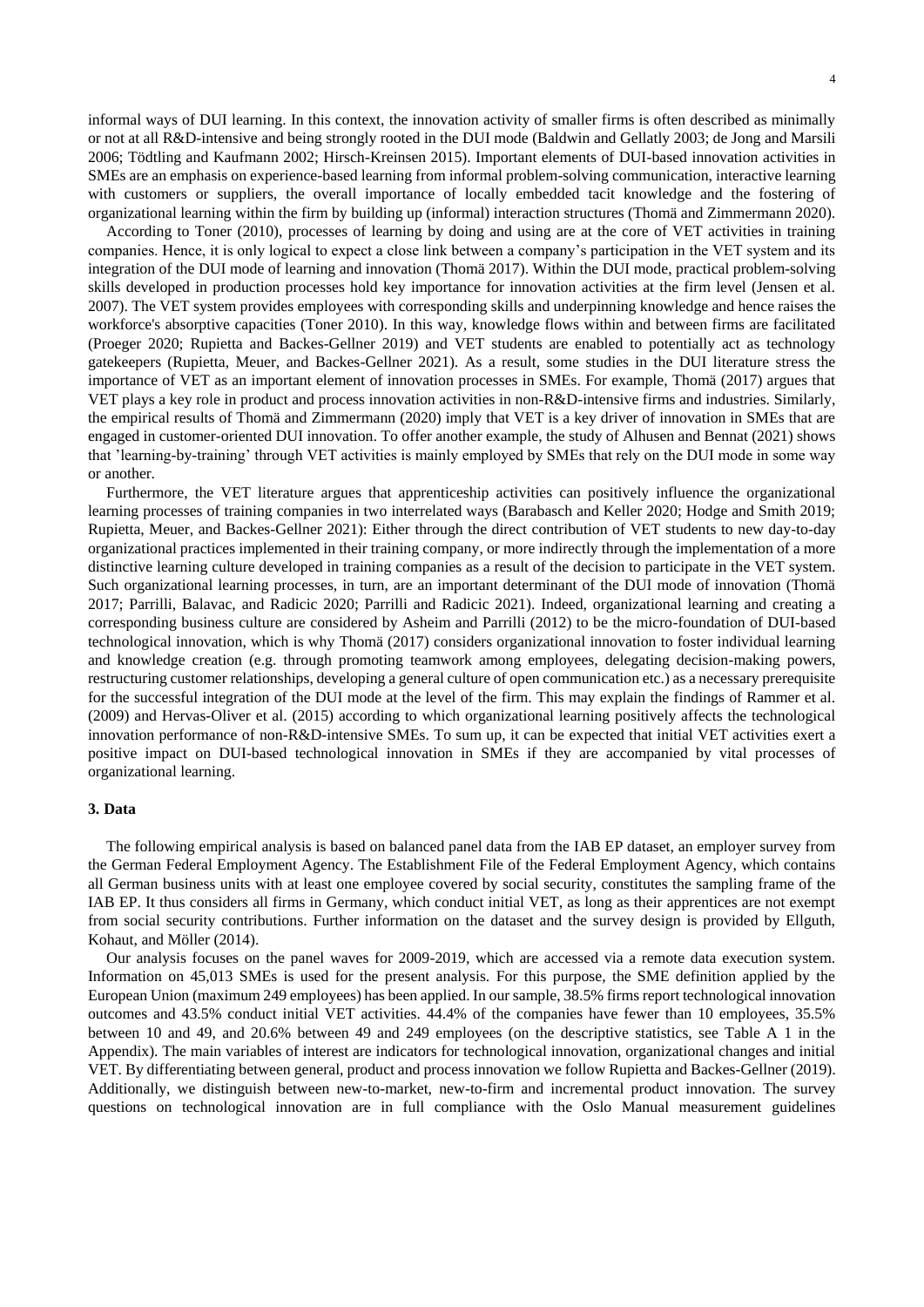(OECD/Eurostat 2018).<sup>2</sup> Information on organizational changes<sup>3</sup> is included in the IAB EP dataset at two-year intervals (i.e. the survey years 2010, 2012, 2014, 2015, 2017, and 2019). Since the corresponding survey questions refer to organizational changes conducted within the firm in the last two years, we have replaced missing values in years without information on organizational changes with values from the following year. Finally, the binary variable 'initial VET' refers to information from the IAB EP survey on whether a company currently employs VET students (i.e. apprentices) or not.

The dataset allows for the inclusion of a comprehensive set of control variables, e.g. regarding the presence of in-house R&D (for which Rupietta and Backes-Gellner 2019 could not control). In the case of R&D activities, the survey respondents were only asked about this in every second panel wave. However, they were not asked about a specific year, but about the R&D-engagement of company in general. Therefore, and due to the relative persistence of R&D activities in SMEs over time (Máñez et al. 2015), we assume a presence of R&D activities at time t if R&D was carried out in t-1 and t+1, and no R&D activities if no corresponding activities were reported in one or both of these periods.

Descriptive statistics for all dependent and independent variables can be found in the appendix, where a distinction is also made between training and non-training companies (Table A1). Table A2 presents descriptive statistics separately by firm size categories. The correlations between the independent and control variables can be found in Table A3.

#### **4. Estimation Strategy**

We conduct our analysis using standard ordinary least square estimators with random effects. Since our dependent variables are binary indicators, we employ linear probability models (LPMs). For consistency, we follow Rupietta and Backes-Gellner (2019) and rely on LPM – which is justified as comparable results can be expected from linear and nonlinear models (Angrist and Pischke 2008). Due to the binary character of our explanatory variable on initial VET and its relative persistence over time, we opt for random effects models, as fixed effect estimation would cause information loss with respect to companies that continuously train apprentices (Wooldridge 2013). However, we later also resort to fixed effects models to check the robustness of our results.

Our estimation model is thus given by:

$$
INNO_{jt} = \gamma_0 + \gamma_1 VET_{jt} \#HORGA_{jt} + \sum_{k=1}^{K} \gamma_k x_{kjt} + \alpha_j + e_{jt}, \qquad (1)
$$

where INNO constitutes the indicator on technological innovation (1 for innovating companies), VET equals 1 if the firm is currently conducting initial VET activities (1 for companies that employ apprentices), ORGA indicates organizational learning that results from changes in a firm's organizational practices (equals 1 for companies with organizational changes), k denotes the number of control variables, j denotes the number of companies and e is the error term.

In our set of controls, first we include information on workforce qualification based on the share of qualified employees and the share of employees with an academic qualification. Second, we measure competition by analyzing the responses to a question on the competitive pressure in the firm's market environment (1 for medium or substantial pressure). Third, as a control variable for demand changes, we employ an indicator on the expected business volume (1 if a company expects increasing business volume in the next year). As Rupietta and Backes-Gellner (2019) we control for economic sector, firm size, shortage of skilled workers, foreign ownership and regional dummies. Furthermore, we additionally include controls for continuing training and in-house R&D, as a positive impact on innovation activities can be expected through knowledge creation and improved knowledge flow (Bauernschuster, Falck, and Heblich 2009; Fagerberg, Srholec, and Verspagen 2010).

In addition, we take into account information on the technical status of equipment and investment activity, the former enabling a firm to transform resources into innovations based on its technological endowment. Investment increases this

<sup>&</sup>lt;sup>2</sup> The questions asked in the IAB survey 2017 were: 'In the last business year of 2016, did your establishment improve or further develop a product or service which had previously been part of your portfolio?' (*incremental product innovation*); 'In the last business year of 2016, did your establishment start to offer a product/service that had been available on the market before?' (*new-tothe-firm product innovation*); 'Have you started to offer a completely new product or service in the last business year of 2016 for which a new market had to be created?' (*new-to-market product innovation*); 'Did you develop or implement procedures in the last business year of 2016 which have noticeably improved production processes or services?' (*process innovation*).

<sup>&</sup>lt;sup>3</sup> The questions on organisational changes were as follows: 'Has one of the following changes taken place within your establishment/office in the last two years?: Restructuring of procurement and distribution channels and/or of customer relations; Restructuring of departments or areas of activities; Downward shifting of responsibilities and decisions; Introduction of team work/ working groups with their own responsibilities; Introduction of units/departments carrying out their own cost and result calculations; Improvement of quality management'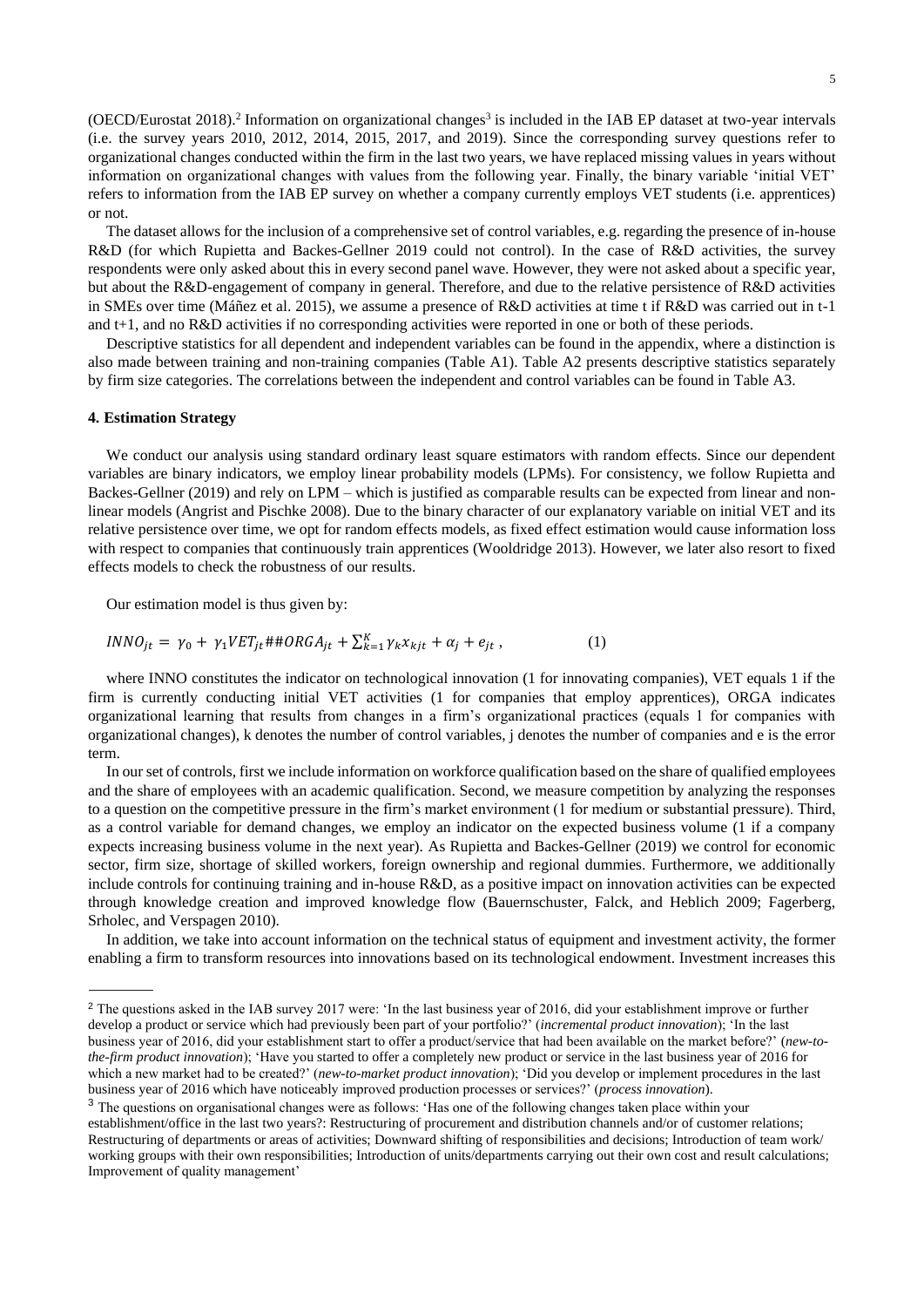endowment and the associated capabilities (Barney 1991; Heidenreich 2009). Our estimation strategy includes both indicators as control variables related to the IAB-EP survey questions on a firms' investment activity (1 for investments, 0 otherwise) and on the technical state of a firm's equipment (1 'state of the art'  $-4$  'out of date').

Finally, we also include an indicator for export activities, as these positively affect innovation at the firm level (Peters and Rammer 2013). We conduct the analysis for our entire sample of SMEs as well as differentiated by firm size in three categories to investigate the correlation between initial VET and technological innovation for different subgroups of SMEs (fewer than ten, 10 to 49 and between 49 and 249 employees).

#### **5. Results**

We observe significant associations for initial VET and general innovation  $(+3.0\%)$  and new-to-firm product innovation (+1.6 %). Given the corresponding baseline probabilities (i.e. the mean Y-outcomes, see Table 1), both effect sizes must be considered very weak. Hence, similar to Hodge and Smith (2019), our results suggest that the direct effect of initial VET to technological innovation in SMEs is rather small on average and should not be overestimated. For organizational changes, the correlation is significant for all innovation types in almost all firm size categories (Table 1), underlining the link between organizational learning and SME innovation discussed above.

Turning to the interaction between initial VET and organizational changes, we observe a significant association (+4.1%) with new-to-market product innovations in firms with fewer than 10 employees. Hence, in very small firms, initial VET is related to the introduction of new-to-market product innovation if, at the same time, accompanying changes in the training firm's organizational processes support individual learning and knowledge creation. Given the baseline probability of 3 percent in this case (Table 1), the corresponding correlation must be deemed strong.<sup>4</sup> This result is in line with our conceptual framework in Section 2. On the one hand, it shows that initial VET can only be related positively with technological innovation in smaller firms if it is accompanied by organizational learning processes at the company level. Indeed, a number of authors argue that initial VET in countries with a dual VET system, such as Germany or Switzerland, is often associated with a distinct learning and training culture in training firms (Thomas Deissinger 2012; Harris and Deissinger 2003; Pilz 2008; Thomas; Deissinger 2015; Wiemann and Pilz 2020). And from the literature on innovation modes, it is known that DUI mode learning can also drive the generation of more radical technological innovation when it is accompanied by organizational innovation (Apanasovich 2016). On the other hand, we conclude from this finding that the knowledge diffusion function of the VET system is particularly relevant for the smallest of the training companies. This is because a radical innovation performance (compared to incremental technological innovation) relies more heavily on the absorptive capacity of firms in terms of external knowledge acquisition (Forés and Camisón 2016). The knowledge diffusion processes necessary for this seem to take place above all when training companies succeed in generating product innovations on the basis of organizational learning that have a high degree of novelty, at least in their local/regional market environment.

It is interesting that the interaction effect is negative for the entire sample - although the effect size is again very small compared to the base probability (Table 1). The differentiation by innovation type suggests that this is mainly due to the case of incremental product innovations. There, the interaction effect is also significant and negative, probably reflecting the fact that incremental innovation activity means continuous learning along well-established paths - and it is precisely here that organizational changes often have a very disruptive effect (Bourke and Roper 2017).

As a robustness check, we run the regression analysis again using fixed effects models (see Table A4 in the appendix). We also obtain a significant association for the interaction for new-to-market innovations in microenterprises with fewer than 10 employees (+4.6 %), while the main correlation for organizational changes is not significant in this case. The latter can be explained econometrically, as fixed effects estimations do not consider variables that are constant over time (Wooldridge 2013) and thus tend to underestimate the relationship between continuous organizational learning and innovation (Ganter and Hecker 2013).

Consistent with previous research (Hall and Jaffe 2018; Heidenreich 2009), we observe a very strong relationship between R&D and all output measures of innovation. Companies that report formal R&D activities are 8.9% to 26.3% more likely to report innovation outputs (depending on the type of innovation and the size of the firm). Similarly, firms that invest in new technologies and use advanced technological equipment are more likely to innovate, a finding that is consistent with previous studies (Barney 1991; Smith 2005). Furthermore, we find positive associations for continuing training, which is also known from the literature (Bauernschuster et al., 2009; Peters and Rammer, 2013). However, this effect is limited to companies with fewer than 50 employees.

<sup>4</sup> At this point it should be noted that, especially in the case of small firms, new-to-market product innovations 'do not necessarily need to be world firsts as innovations, but may gain their innovative character from market boundaries such as a regional business focus or a concentration on specific customer groups.' (Thomä and Bizer 2013, p. 38).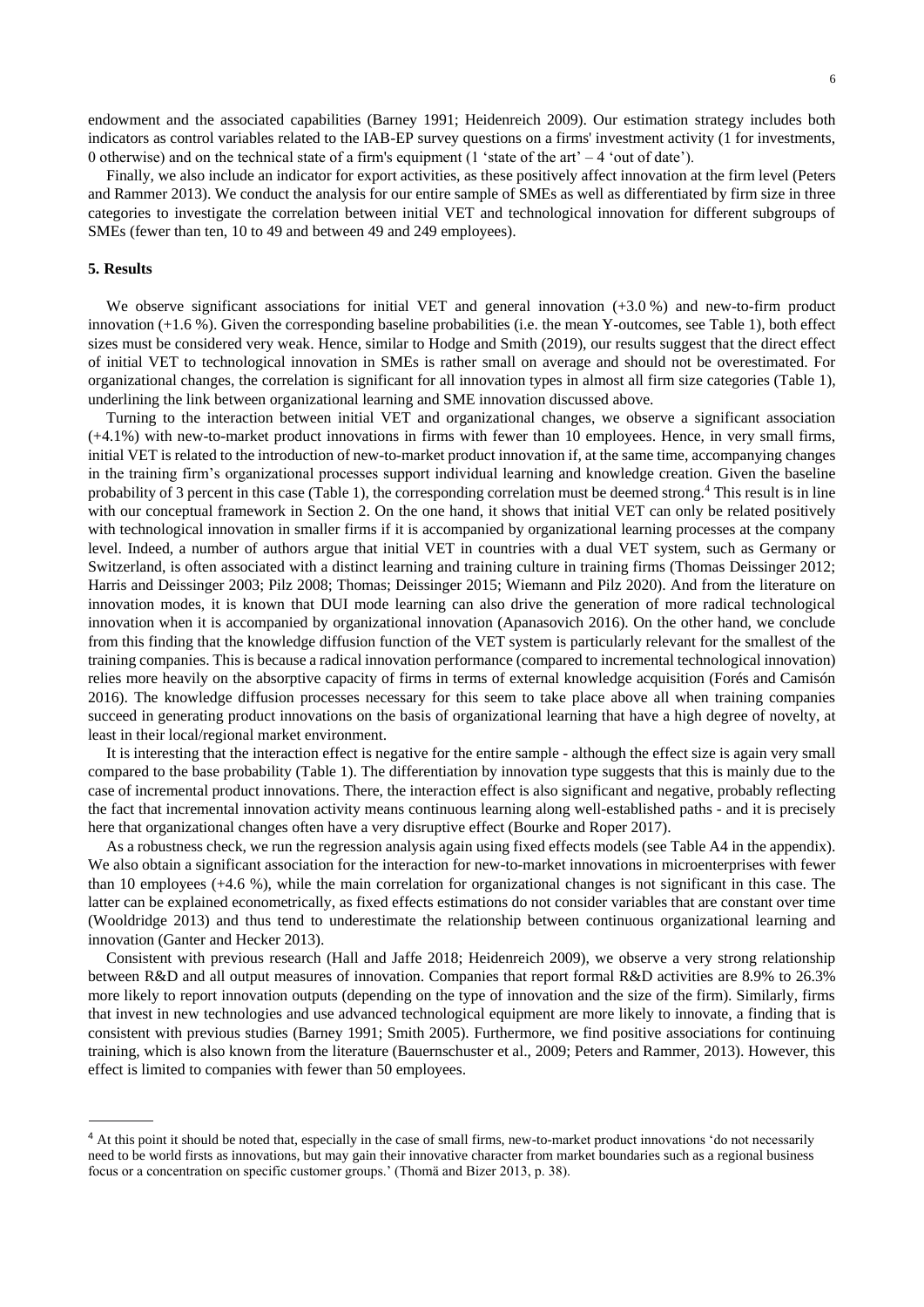Table 1. Regression results (random effects)

|                                             | <b>Linear probability models</b><br>General innovation<br>New-to-market product innovation<br>New-to-firm product innovation<br>Incremental product innovation |                 |                         |                |                 |                 |                |                |                 |                 |                |                          |                 |                 |                |                    |                 |                 |                |                |
|---------------------------------------------|----------------------------------------------------------------------------------------------------------------------------------------------------------------|-----------------|-------------------------|----------------|-----------------|-----------------|----------------|----------------|-----------------|-----------------|----------------|--------------------------|-----------------|-----------------|----------------|--------------------|-----------------|-----------------|----------------|----------------|
|                                             |                                                                                                                                                                |                 |                         |                |                 |                 |                |                |                 |                 |                |                          |                 |                 |                | Process innovation |                 |                 |                |                |
|                                             |                                                                                                                                                                | $\Pi$           | Ш                       | IV             |                 | $\mathbf{I}$    | Ш              | IV             |                 | $_{II}$         | Ш              | IV                       |                 | $\mathbf{I}$    | Ш              | IV                 |                 | $\mathbf{I}$    | Ш              | IV             |
| <b>Initial VET</b>                          | 0.030<br>***                                                                                                                                                   | 0.013           | 0.020                   | 0.065          | 0.001           | $-0.004$        | 0.003          | 0.022          | 0.016<br>**     | 0.006           | 0.009          | 0.048<br>$\ast$          | 0.014           | 0.007           | 0.009          | 0.056              | 0.006           | 0.002           | 0.010          | 0.007          |
| Organizational                              | 0.142                                                                                                                                                          | 0.151           | 0.135                   | 0.134          | 0.027           | 0.021           | 0.035          | 0.027          | 0.083           | 0.094           | 0.062          | 0.108                    | 0.112           | 0.111           | 0.117          | 0.120              | 0.071           | 0.057           | 0.088          | 0.078          |
| changes                                     | ***                                                                                                                                                            | $* * *$         | ***                     | ***            | ***             | ***             | ***            |                | ***             | ***             | ***            | $***$                    | ***             | ***             | ***            | ***                | ***             | ***             | ***            | $**$           |
| VET#ORGA                                    | $-0.042$<br>***                                                                                                                                                | $-0.012$        | 0.031                   | 0.061          | 0.015           | 0.041<br>**     | 0.004          | 0.021          | $-0.019$        | 0.009           | 0.008          | 0.052                    | $-0.024$        | $-0.003$        | 0.026          | 0.051              | 0.005           | 0.028           | 0.019          | 0.010          |
| Controls                                    |                                                                                                                                                                |                 |                         |                |                 |                 |                |                |                 |                 |                |                          |                 |                 |                |                    |                 |                 |                |                |
| Company size                                | 0.000<br>***                                                                                                                                                   | 0.002           | 0.001<br>$\mathbf{g}_i$ | 0.000          | 0.000           | $-0.002$<br>**  | 0.001<br>$**$  | 0.000          | 0.000           | 0.001           | 0.000          | 0.000                    | 0.000<br>***    | 0.004           | 0.001          | 0.000              | 0.000<br>***    | 0.003           | 0.000          | 0.000          |
| Share qualified<br>workers                  | 0.060<br>***                                                                                                                                                   | 0.043           | 0.076<br>**             | 0.034          | 0.010           | 0.004           | 0.002          | 0.055          | 0.024<br>$\ast$ | 0.030           | 0.006          | 0.010                    | 0.049<br>***    | 0.020           | 0.084<br>***   | 0.077              | 0.019<br>$*$    | 0.019           | 0.025          | 0.002          |
| Share of<br>university                      | 0.176<br>***                                                                                                                                                   | 0.100<br>**     | 0.196<br>***            | 0.294<br>***   | 0.055<br>**     | $-0.022$        | 0.080<br>×.    | 0.116          | 0.047           | $-0.010$        | 0.059          | 0.112                    | 0.145<br>***    | 0.102<br>$**$   | 0.158<br>**    | 0.249<br>**        | 0.116<br>***    | 0.095<br>***    | 0.130<br>**    | 0.070          |
| graduates<br>Shortage of<br>skilled workers | 0.010                                                                                                                                                          | $-0.003$        | 0.016                   | 0.016          | $-0.002$        | 0.013<br>$\ast$ | 0.007          | 0.003          | 0.013<br>$\ast$ | 0.012           | 0.014          | 0.017                    | $-0.002$        | $-0.012$        | 0.003          | 0.003              | 0.019<br>***    | 0.013           | 0.012          | 0.038<br>**    |
| Continuing<br>training                      | 0.061<br>***                                                                                                                                                   | 0.074<br>***    | 0.051<br>***            | 0.006          | 0.011<br>***    | 0.007<br>$\ast$ | 0.015<br>**    | 0.001          | 0.028<br>***    | 0.043<br>***    | 0.007          | 0.020                    | 0.055<br>***    | 0.062<br>***    | 0.054<br>***   | 0.005              | 0.023<br>***    | 0.024<br>***    | 0.026<br>***   | 0.014          |
| R&D activities                              | 0.189<br>***                                                                                                                                                   | 0.235<br>***    | 0.188<br>***            | 0.166<br>***   | 0.118<br>***    | 0.134<br>***    | 0.136<br>***   | 0.088<br>***   | 0.108<br>***    | 0.145<br>***    | 0.103<br>***   | 0.094<br>***             | 0.205<br>$***$  | 0.263<br>***    | 0.213<br>***   | 0.165<br>***       | 0.126<br>***    | 0.162<br>***    | 0.109<br>***   | 0.136<br>***   |
| Investment<br>activities                    | 0.063<br>***                                                                                                                                                   | 0.065<br>***    | 0.047<br>***            | 0.086<br>***   | 0.011<br>***    | 0.014<br>***    | 0.003          | 0.015          | 0.036<br>***    | 0.036<br>***    | 0.033<br>***   | 0.043<br>**              | 0.065<br>***    | 0.059<br>***    | 0.062<br>***   | 0.096<br>***       | 0.033<br>***    | 0.033<br>***    | 0.031<br>***   | 0.035<br>**    |
| Technical<br>equipment                      | 0.040<br>***                                                                                                                                                   | 0.052<br>***    | 0.035<br>***            | 0.017          | 0.007<br>***    | 0.003           | 0.011<br>**    | 0.013          | 0.019<br>***    | 0.021<br>***    | 0.009          | 0.029<br>$\ast\ast$      | 0.038<br>***    | 0.049<br>***    | 0.030<br>***   | 0.025<br>$**$      | 0.033<br>***    | 0.024<br>***    | 0.042<br>***   | 0.041<br>***   |
| <b>Export activities</b>                    | 0.072<br>***                                                                                                                                                   | 0.075<br>***    | 0.075<br>***            | 0.034          | 0.018<br>**     | 0.012           | 0.019<br>sk.   | 0.005          | 0.048<br>***    | 0.037<br>**     | 0.056<br>***   | 0.047<br>$\frac{1}{200}$ | 0.065<br>***    | 0.062<br>***    | 0.082<br>***   | 0.027              | 0.021<br>**     | 0.023           | 0.029<br>**    | 0.001          |
| Competitive<br>pressure                     | 0.027<br>***                                                                                                                                                   | 0.027<br>***    | 0.033<br>***            | 0.013          | 0.002           | 0.002           | 0.001          | 0.009          | 0.016<br>***    | 0.017<br>***    | 0.026<br>***   | 0.004                    | 0.020<br>***    | 0.022<br>***    | 0.019<br>***   | 0.017              | 0.010<br>***    | 0.004           | 0.021<br>***   | 0.004          |
| Demand<br>expectation                       | 0.025<br>***                                                                                                                                                   | 0.027<br>***    | 0.027<br>***            | 0.020<br>**    | 0.004           | 0.001           | 0.004          | 0.011          | 0.016<br>***    | 0.013<br>$*$    | 0.022<br>***   | 0.010                    | 0.028<br>***    | 0.027<br>***    | 0.027<br>***   | 0.032<br>***       | 0.015<br>***    | 0.016<br>***    | 0.014<br>**    | 0.014          |
| Foreign company                             | 0.021                                                                                                                                                          | 0.077           | 0.045                   |                | $-0.036$        | $-0.022$        |                |                | $-0.018$        | 0.029           |                |                          | 0.034           | 0.086           | 0.060          |                    | $-0.033$        | $-0.002$        |                |                |
|                                             |                                                                                                                                                                |                 |                         | 0.030          | **              | ***             | 0.035          | 0.039          |                 |                 | 0.009          | 0.047                    |                 | $\ast$          |                | 0.013              |                 |                 | 0.011          | 0.066<br>$*$   |
| Baseline inno-<br>vation probabilitv        | 0.38                                                                                                                                                           | 0.29            | 0.42                    | 0.52           | 0.06            | 0.03            | 0.06           | 0.09           | 0.18            | 0.14            | 0.20           | 0.40                     | 0.31            | 0.23            | 0.34           | 0.44               | 0.13            | 0.08            | 0.14           | 0.35           |
| Observations<br>Overall $\mathbb{R}^2$      | 23,237<br>0.211                                                                                                                                                | 10,704<br>0.166 | 8,627<br>0.188          | 3,906<br>0.225 | 23,250<br>0.075 | 10,714<br>0.053 | 8,631<br>0.085 | 3,905<br>0.078 | 23,254<br>0.103 | 10,715<br>0.096 | 8,632<br>0.101 | 3,907<br>0.111           | 23,241<br>0.203 | 10,707<br>0.157 | 8,628<br>0.194 | 3,906<br>0.217     | 23,242<br>0.134 | 10,710<br>0.115 | 8,629<br>0.123 | 3,903<br>0.137 |

7

*Notes: The table displays marginal effects from linear probability models with random effects, estimated for different dependent variables (binary indicators for general, new-to-market*  product, new-to-firm product, incremental product, process innovation) by firm size category (I: full sample; II: 1-9 employees; III: 10-49 employees, IV: 50-249 employees). Further *controls include indicators for each observation year, economic sector and federal state. Significance levels are based on robust standard errors and denoted as: \* p-value < 0.1, \*\* p-value < 0.05, \*\*\* p-value < 0.01. Source: IAB Establishment Panel, Waves 2009-2019. Data access was provided via remote data execution. DOI: 10.5164/IAB.IABBP9319.de.en.v1.*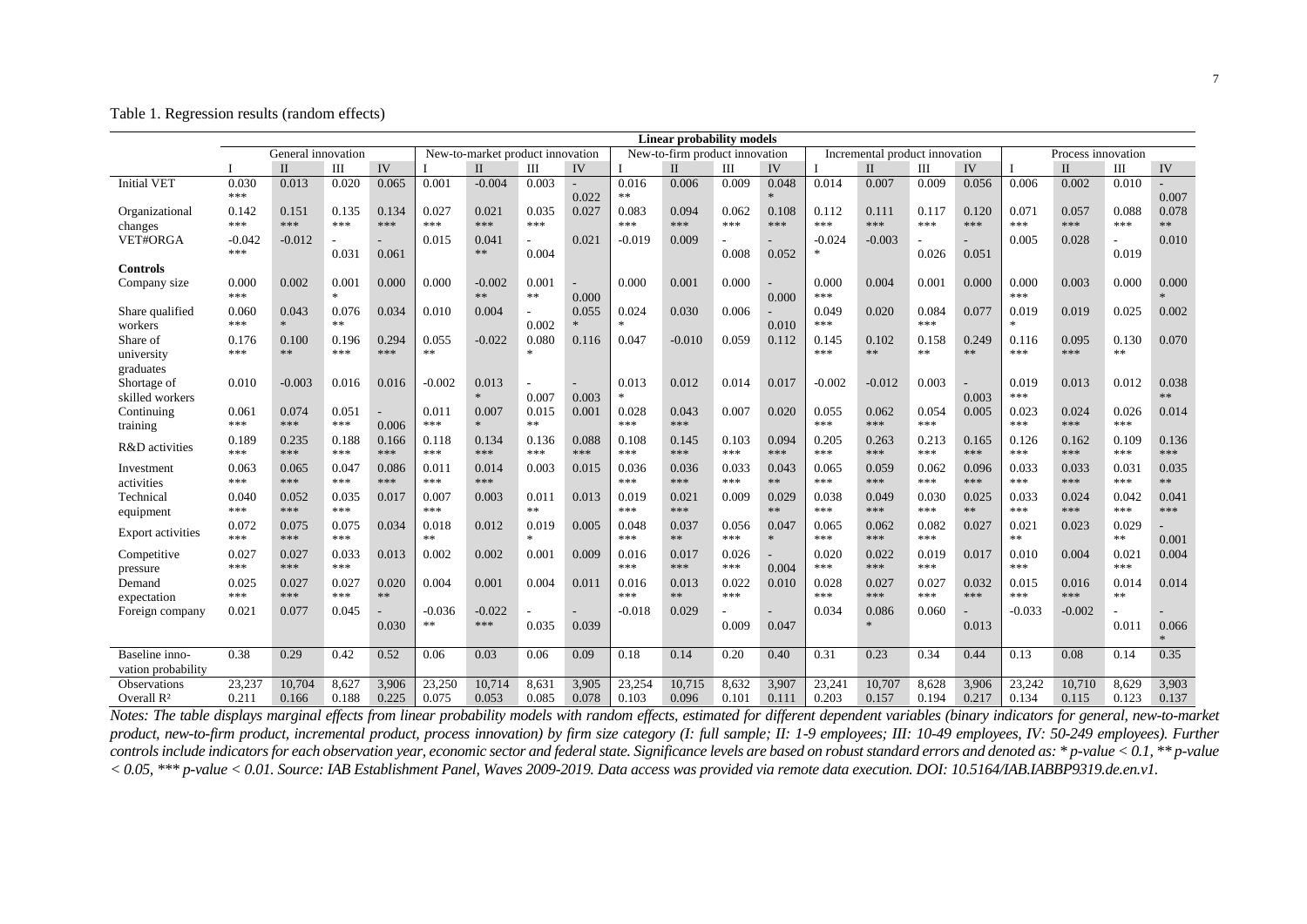#### **6. Conclusion**

The importance of VET for innovation has gained increased research interest. In this context, it has been empirically shown that VET institutions have a relevant contribution to the functioning of regional innovation systems. It would be expected that the empirical evidence at the company level is analogous to this, although surprisingly this is not the case as only a small or no direct relation between initial VET and innovation has been found at the company level. Hence, there is a need for further empirical research to establish whether and for which types of firms a participation in initial VET results in technological innovation. This study addresses this research gap and provides empirical evidence on the role of initial VET for innovation in SMEs.

In this paper, we provide a conceptual framework for the channels through which initial VET activities may exert a positive impact on innovation in the majority of (less R&D-intensive) SMEs. On this basis, we evaluate the impact of initial VET on technological innovation at the company level using data from the German Employment Agency (the IAB EP dataset). To date, the quantitative testing of the hypothesis on a positive link between initial VET and firm-level innovation is underdeveloped. To our knowledge, the pioneering study of Rupietta and Backes-Gellner (2019) was the first to provide some empirical evidence on this issue. However, their estimates are in contrast to the results obtained by Hodge and Smith (2019) – a study that 'did not find clear evidence that VET student placement could directly contribute to new or significantly new products, services, methods or processes' (p. 16).

In contrast to the findings of Rupietta and Backes-Gellner (2019), our results suggest that the direct associations between initial VET and technological innovation are actually quite weak. In this respect, our study confirms the findings of Hodge and Smith (2019). However, in line with Rupietta and Backes-Gellner (2019), we find that a training firm's initial VET activities are associated, if at all, with production innovation activities and not with process innovation. Moreover, our results suggest that initial VET strengthens the technological innovation capacity of training firms via knowledge diffusion and organizational learning, as already assumed by Hodge and Smith (2019). However, this is only true for very small training companies. In case of microenterprises with fewer than ten employees, initial VET is related to the introduction of (local) new-to-market product innovations if, at the same time, accompanying changes in the training firm's organizational processes support individual learning and intra-firm knowledge creation. We conclude from this that active participation in the VET system primarily promotes the innovation activities of very small firms through knowledge diffusion and organizational learning that enables firms to develop the capacity to absorb new external knowledge.

Our results – which show a relationship between initial VET, organizational learning and technological innovation in small-sized firms – hold relevance for innovation policy. They imply that the participation of microenterprises in the VET system helps to improve its skills and competence portfolio, create structures within the firm that promote organizational learning, and increase absorptive capacities of training companies in terms of technological knowledge from VET institutions. Hence, particularly the smallest among training companies seem to benefit from the knowledge transfer from the VET system. As a result, they should be more likely to succeed in overcoming – at least in part – some of their sizerelated disadvantages in innovation. Promoting a small firm's engagement in the VET system should therefore not only be regarded by policy-makers as a tool to foster the smooth integration of youth into the regular labour market and secure a supply of skilled workers, but also as a measure of innovation policy towards the small business sector. At the same time, the technological upgrading of vocational schools and training centres should therefore not only be a measure of modern education policy, but also an integral part of an SME-oriented innovation policy.

In terms of future research, there is an ongoing need for further empirical studies to establish the empirical relationships between VET and innovation and hence deliver further evidence for education and innovation policy. In this context, a better understanding of the complex interplay between initial VET, organizational learning and (DUI mode) technological innovation is crucial, e.g. by complementing the findings of the present study using qualitative research methods. In quantitative terms, a key challenge would be to improve the estimation strategy in terms of causality. Although we have tried to avoid the problem of reverse causality as much as possible, we cannot completely rule out the possibility that our results are biased in this respect. This is where future studies could come in. Future research could also investigate whether the type of initial VET matters. Our paper has investigated the link between initial VET and technological innovation under the conditions of a country with a dual VET system. In countries with a full-time school-based VET system, the results might differ to a certain extent, since under the conditions there, VET students have only limited practical phases in companies during their time of training. It would also be interesting to compare the innovation contribution of apprentices with that of vocationally qualified skilled workers. In the present analysis, no relationship was found between initial VET and process innovation. However, from a theoretical point of view, we would expect a positive relation between VET and process innovation outcomes, as the knowledge associated with business process improvements often contains a relatively high degree of tacitness, which should be associated with a greater importance of VET-based learning and skills in the context of process innovation. It seems reasonable to assume that apprentices still have too little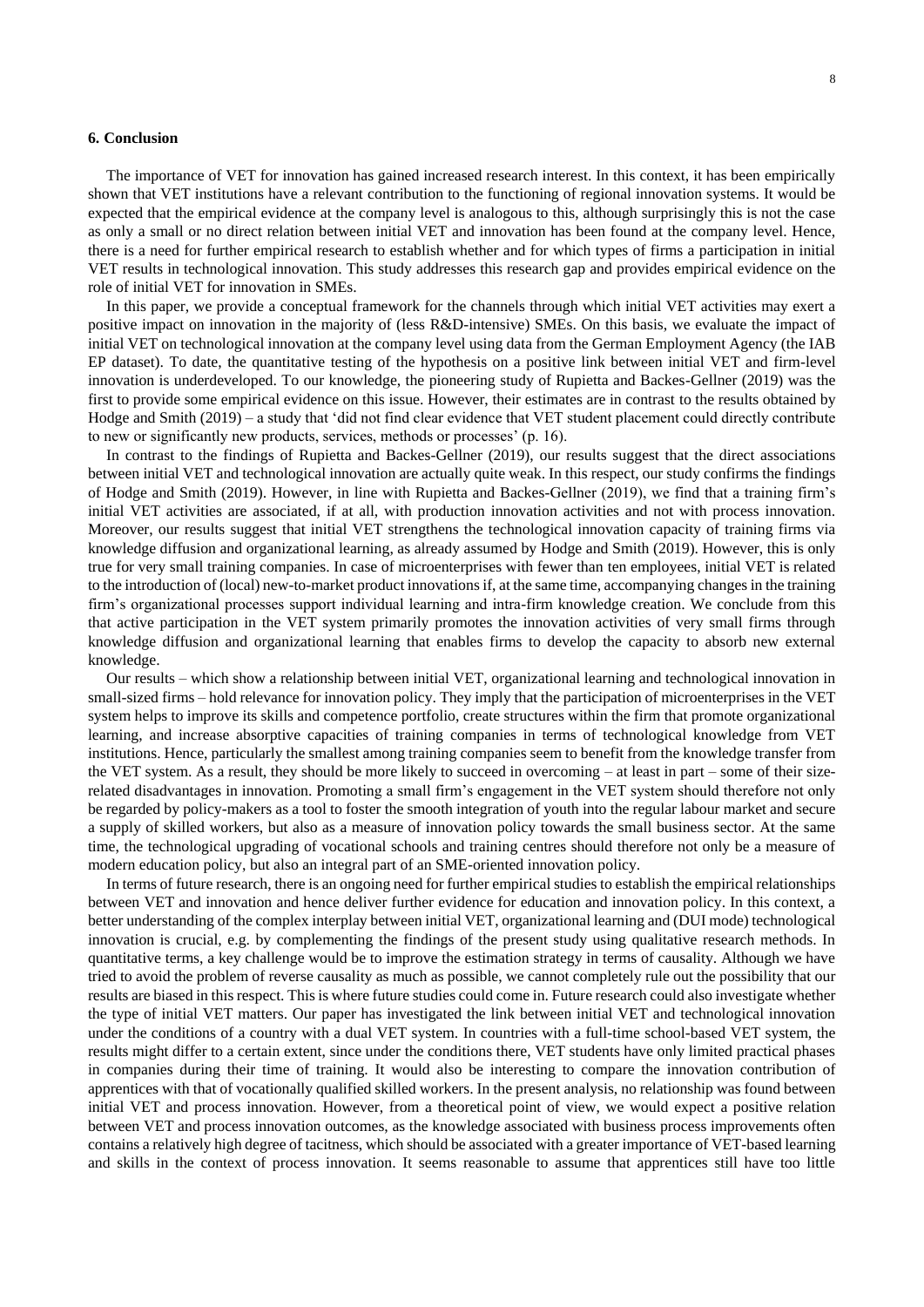experiential knowledge to contribute effectively to process innovation, whereas VET-trained skilled workers have probably already built up precisely this practical experience and strong familiarity with the business processes concerned to make a significant contribution to the introduction of process innovations. Investigating whether this is indeed the case could be a promising avenue for future research efforts.

#### **Acknowledgments**

We would like to thank Katarzyna Haverkamp for her valuable comments and suggestions in the early stages of the empirical analysis.

#### **References**

- Alhusen, Harm, and Tatjana Bennat. 2021. "Combinatorial Innovation Modes in SMEs: Mechanisms Integrating STI Processes into DUI Mode Learning and the Role of Regional Innovation Policy." European Planning Studies 29 (4): 779–805. https://doi.org/10.1080/09654313.2020.1786009.
- Alhusen, Harm, Tatjana Bennat, Kilian Bizer, Uwe Cantner, Elaine Horstmann, Martin Kalthaus, Till Proeger, Rolf Sternberg, and Stefan Töpfer. 2021. "A New Measurement Conception for the 'Doing-Using-Interacting' Mode of Innovation." Research Policy 50 (4): 104214. https://doi.org/10.1016/j.respol.2021.104214.
- Angrist, Joshua D, and Jörn-Steffen Pischke. 2008. Mostly Harmless Econometrics: An Empiricist's Companion. Princeton University Press. https://doi.org/10.1515/9781400829828.
- Apanasovich, Natalja. 2016. "Modes of Innovation: A Grounded Meta-Analysis." Journal of the Knowledge Economy 7 (3): 720–37. https://doi.org/10.1007/s13132-014-0237-0.
- Asheim, Bjørn T, and Mario Davide Parrilli. 2012. Interactive Learning for Innovation. A Key Driver within Clusters and Innovation Systems. Edited by Bjørn T. Asheim and Mario Davide Parrilli. Interactive Learning for Innovation. Basingstoke, UK: Palgrave Macmillan.
- Baldwin, John. R., and Guy Gellatly. 2003. Innovation Strategies and Performance in Small Firms. Cheltenham, UK and Northampton, Massachusetts, USA: Edward Elgar Publishing.
- Barabasch, Antje, and Anna Keller. 2020. "Innovative Learning Cultures in VET–'I Generate My Own Projects.'" Journal of Vocational Education and Training 72 (4): 536–54. https://doi.org/10.1080/13636820.2019.1698642.
- Barney, Jay. 1991. "Firm Resources and Sustained Competitive Advantage." Journal of Management 17 (1): 99–120. https://doi.org/10.1177/014920639101700108.
- Bauernschuster, Stefan, Oliver Falck, and Stephan Heblich. 2009. "Training and Innovation." Journal of Human Capital 3 (4): 323–53. https://doi.org/10.1086/653713.
- Bourke, Jane, and Stephen Roper. 2017. "Innovation, Quality Management and Learning: Short-Term and Longer-Term Effects." Research Policy 46 (8): 1505–18. https://doi.org/10.1016/j.respol.2017.07.005.
- Deissinger, Thomas; 2015. "The German Dual Vocational Education and Training System as 'Good Practice'?" Local Economy 30 (5): 557–67. https://doi.org/10.1177/0269094215589311.
- Deissinger, Thomas. 2012. "Reforming the VET System via National Qualification Frameworks? A Comparison of Germany and Austria." In The Future of Vocational Education and Training in a Changing World, edited by Matthias Pilz, 305–19. Springer VS. https://doi.org/10.1007/978-3-531-18757-0\_18.
- Ellguth, Peter, Susanne Kohaut, and Iris Möller. 2014. "The IAB Establishment Panel—Methodological Essentials and Data Quality." Journal for Labour Market Research 47 (1): 27–41. https://doi.org/10.1007/s12651-013-0151-0.
- Fagerberg, Jan, Martin Srholec, and Bart Verspagen. 2010. "Chapter 20 Innovation and Economic Development." In Handbook of the Economics of Innovation, Volume 2, edited by Bronwyn H Hall and Nathan Rosenberg, 2:833–72. North-Holland. https://doi.org/10.1016/S0169-7218(10)02004-6.
- Forés, Beatriz, and César Camisón. 2016. "Does Incremental and Radical Innovation Performance Depend on Different Types of Knowledge Accumulation Capabilities and Organizational Size?" Journal of Business Research 69 (2): 831–48. https://doi.org/10.1016/j.jbusres.2015.07.006.
- Ganter, Alois, and Achim Hecker. 2013. "Persistence of Innovation: Discriminating between Types of Innovation and Sources of State Dependence." Research Policy 42 (8): 1431–45. https://doi.org/10.1016/j.respol.2013.04.001.
- Gopalakrishnan, Shanthi, Paul Bierly, and Eric H Kessler. 1999. "A Reexamination of Product and Process Innovations Using a Knowledge-Based View." The Journal of High Technology Management Research 10 (1): 147–66. https://doi.org/10.1016/S1047-8310(99)80007-8.
- Hall, Bronwyn H, and Adam B Jaffe. 2018. "Measuring Science, Technology, and Innovation: A Review." Annals of Science and Technology Policy 2 (1): 1–74. https://doi.org/10.1561/110.00000005.
- Harris, Roger, and Thomas Deissinger. 2003. "Learning Cultures for Apprenticeships: A Comparison of Germany and Australia." In Enriching Learning Cultures: Proceedings of the 11th Annual International Conference on Post-Compulsory Education and Training, edited by J Searle, I Yashin-Shaw, and D Roebuck, 2:23–33. Brisbain: Australian Academic Press.
- Heidenreich, Martin. 2009. "Innovation Patterns and Location of European Low- and Medium-Technology Industries." Research Policy 38 (3): 483–94. https://doi.org/10.1016/j.respol.2008.10.005.
- Hervás-Oliver, José-Luis, Mario Davide Parrilli, Andrés Rodríguez-Pose, and Francisca Sempere-Ripoll. 2021. "The Drivers of SME Innovation in the Regions of the EU." Research Policy 50 (9): 104316. https://doi.org/10.1016/j.respol.2021.104316.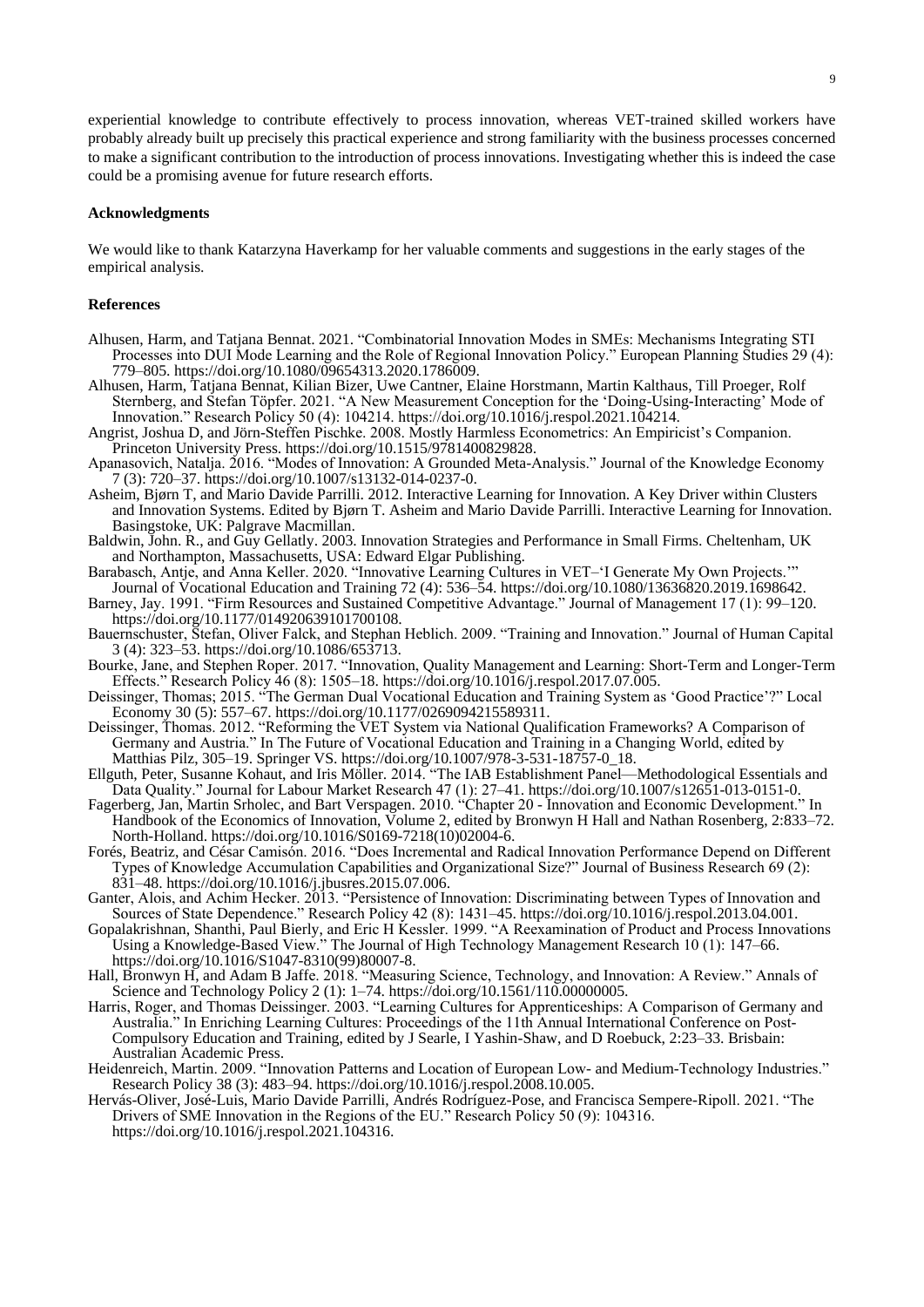- Hervas-Oliver, Jose-Luis, Francisca Sempere-Ripoll, Carles Boronat-Moll, and Ronald Rojas. 2015. "Technological Innovation without R&D: Unfolding the Extra Gains of Management Innovations on Technological Performance." Technology Analysis & Strategic Management 27 (1): 19–38. https://doi.org/10.1080/09537325.2014.944147.
- Hewitt-Dundas, Nola. 2006. "Resource and Capability Constraints to Innovation in Small and Large Plants." Small Business Economics 26 (3): 257–77. https://doi.org/10.1007/s11187-005-2140-3.
- Hirsch-Kreinsen, Hartmut. 2015. "Innovation in Low-Tech Industries: Current Conditions and Future Prospects." In Low-Tech Innovation: Competitiveness of the German Manufacturing Sector, edited by Oliver Som and Eva Kirner, 17–32. Cham: Springer International Publishing. https://doi.org/10.1007/978-3-319-09973-6\_2.
- Hodge, Steven, and Ray Smith. 2019. "Innovation and VET Student Work Placement." Journal of Vocational Education & Training 71 (4): 519–37. https://doi.org/10.1080/13636820.2018.1535518.
- Jensen, Morten Berg, Björn Johnson, Edward Lorenz, and Bengt-Åke Lundvall. 2007. "Forms of Knowledge and Modes of Innovation." Research Policy 36 (5): 680–93. https://doi.org/10.1016/j.respol.2007.01.006.
- Jong, Jeroen P J de, and Orietta Marsili. 2006. "The Fruit Flies of Innovations: A Taxonomy of Innovative Small Firms." Research Policy 35 (2): 213–29. https://doi.org/10.1016/j.respol.2005.09.007.
- Kirner, Eva, Steffen Kinkel, and Angela Jaeger. 2009. "Innovation Paths and the Innovation Performance of Low-Technology Firms—An Empirical Analysis of German Industry." Research Policy 38 (3): 447–58. https://doi.org/10.1016/j.respol.2008.10.011.
- Kirner, Eva, Oliver Som, and Angela Jäger. 2015. "Innovation Strategies and Patterns of Non-R&D-Performing and Non-R&D-Intensive Firms." In Low-Tech Innovation: Competitiveness of the German Manufacturing Sector, edited by Oliver Som and Eva Kirner, 91–111. Cham: Springer International Publishing. https://doi.org/10.1007/978-3-319-09973-6\_7.
- Lerman, Robert. 2019. "Do Firms Benefit from Apprenticeship Investments?" IZA World of Labor 55 (v2). https://doi.org/10.15185/izawol.55.v2.
- Lund, Henrik Brynthe, and Asbjørn Karlsen. 2020. "The Importance of Vocational Education Institutions in Manufacturing Regions: Adding Content to a Broad Definition of Regional Innovation Systems." Industry and Innovation 27 (6): 660–79. https://doi.org/10.1080/13662716.2019.1616534.
- Máñez, Juan A, María E Rochina-Barrachina, Amparo Sanchis-Llopis, and Juan A Sanchis-Llopis. 2015. "The Determinants of R&D Persistence in SMEs." Small Business Economics 44 (3): 505–28. https://doi.org/10.1007/s11187-014-9611-3.
- Mohrenweiser, Jens, and Uschi Backes-Gellner. 2010. "Apprenticeship Training: For Investment or Substitution?" International Journal of Manpower 31 (5): 545–62. https://doi.org/10.1108/01437721011066353.
- Muehlemann, Samuel. 2016. "The Cost and Benefits of Work-Based Learning." 143. OECD Education Working Papers. Paris. https://doi.org/10.1787/5jlpl4s6g0zv-en.
- Muehlemann, Samuel, and Stefan C Wolter. 2014. "Return on Investment of Apprenticeship Systems for Enterprises: Evidence from Cost-Benefit Analyses." IZA Journal of Labor Policy 3 (1): 25. https://doi.org/10.1186/2193-9004- 3-25.
- OECD/Eurostat. 2018. Oslo Manual 2018: Guidelines for Collecting, Reporting and Using Data on Innovation. 4th Editio. Paris: OECD Publishing. https://doi.org/10.1787/9789264304604-en.
- OECD. 2010. SMEs, Entrepreneurship and Innovation. OECD Studies on SMEs and Entrepreneurship. Paris: OECD Publishing. https://doi.org/10.1787/9789264080355-en.
- Pahnke, André, and Friederike Welter. 2019. "The German Mittelstand: Antithesis to Silicon Valley Entrepreneurship?" Small Business Economics 52 (2): 345–58. https://doi.org/10.1007/s11187-018-0095-4.
- Parrilli, Mario Davide, Merima Balavac, and Dragana Radicic. 2020. "Business Innovation Modes and Their Impact on Innovation Outputs: Regional Variations and the Nature of Innovation across EU Regions." Research Policy 49 (8): 104047. https://doi.org/10.1016/j.respol.2020.104047.
- Parrilli, Mario Davide, and Dragana Radicic. 2021. "STI and DUI Innovation Modes in Micro-, Small-, Medium- and Large-Sized Firms: Distinctive Patterns across Europe and the U.S." European Planning Studies 29 (2): 346–68. https://doi.org/10.1080/09654313.2020.1754343.
- Peters, Bettina, and Christian Rammer. 2013. "Innovation Panel Surveys in Germany." In Handbook of Innovation Indicators and Measurement, edited by Fred Gault, 135–77. Cheltenham: Edward Elgar Publishing.
- Pilz, Matthias. 2008. "Initial Vocational Training from a Company Perspective: A Comparison of British and German In-House Training Cultures." Vocations and Learning 2 (1): 57. https://doi.org/10.1007/s12186-008-9018-x.
- Porto Gómez, Igone, Jon Mikel Zabala-Iturriagagoitia, and Urko Aguirre Larrakoetxea. 2018. "Old Wine in Old Bottles: The Neglected Role of Vocational Training Centres in Innovation." Vocations and Learning 11 (2): 205– 21. https://doi.org/10.1007/s12186-017-9187-6.
- Proeger, Till. 2020. "Knowledge Spillovers and Absorptive Capacity—Institutional Evidence from the 'German Mittelstand.'" Journal of the Knowledge Economy 11 (1): 211–38. https://doi.org/10.1007/s13132-018-0539-8.
- Rammer, Christian, Dirk Czarnitzki, and Alfred Spielkamp. 2009. "Innovation Success of Non-R&D-Performers: Substituting Technology by Management in SMEs." Small Business Economics 33 (1): 35–58. https://doi.org/10.1007/s11187-009-9185-7.
- Rodríguez-Soler, Joan, and Ignasi Brunet Icart. 2018. "Between Vocational Education and Training Centres and Companies: Study of Their Relations under the Regional Innovation System Approach." Studies in Continuing Education 40 (1): 46–61. https://doi.org/10.1080/0158037X.2017.1343239.
- Rupietta, Christian, and Uschi Backes-Gellner. 2019. "How Firms' Participation in Apprenticeship Training Fosters Knowledge Diffusion and Innovation." Journal of Business Economics 89 (5): 569–97. https://doi.org/10.1007/s11573-018-0924-6.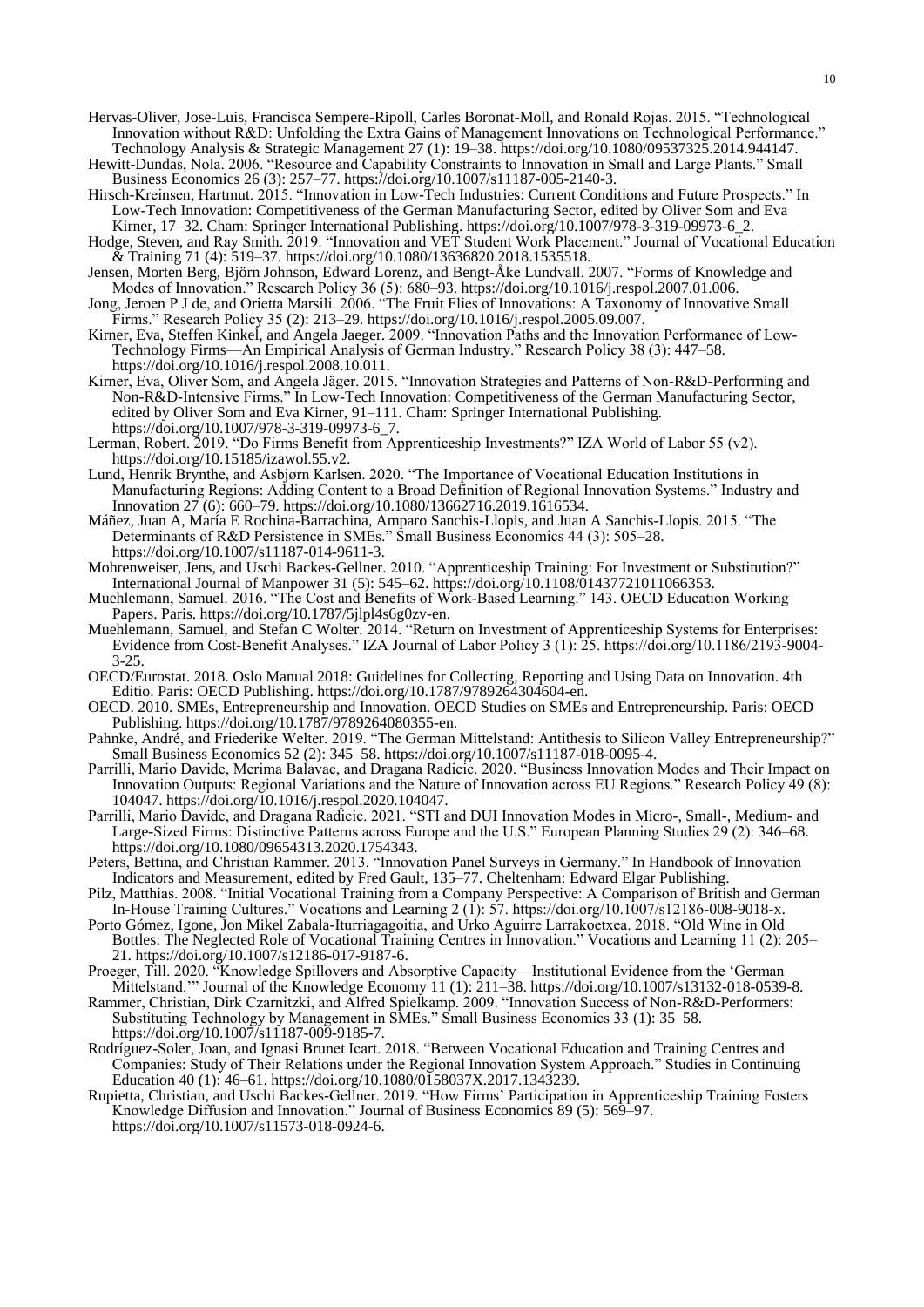- Rupietta, Christian, Johannes Meuer, and Uschi Backes-Gellner. 2021. "How Do Apprentices Moderate the Influence of Organizational Innovation on the Technological Innovation Process?" Empirical Research in Vocational Education and Training 13 (1). https://doi.org/10.1186/s40461-020-00107-7.
- Santamaría, Lluís, María Jesús Nieto, and Andrés Barge-Gil. 2009. "Beyond Formal R&D: Taking Advantage of Other Sources of Innovation in Low- and Medium-Technology Industries." Research Policy 38 (3): 507–17. https://doi.org/10.1016/j.respol.2008.10.004.
- Smith, Keith. 2005. "Measuring Innovation." In The Oxford Handbook of Innovation, edited by Jan Fagerberg, David Mowery, and Richard Nelson, 148–77. Oxford: Oxford University Press.
- Thomä, Jörg. 2017. "DUI Mode Learning and Barriers to Innovation—A Case from Germany." Research Policy 46 (7): 1327–39. https://doi.org/10.1016/j.respol.2017.06.004.
- Thomä, Jörg, and Kilian Bizer. 2013. "To Protect or Not to Protect? Modes of Appropriability in the Small Enterprise Sector." Research Policy 42 (1): 35–49. https://doi.org/10.1016/j.respol.2012.04.019.
- Thomä, Jörg, and Volker Zimmermann. 2020. "Interactive Learning The Key to Innovation in Non-R&D-Intensive SMEs? A Cluster Analysis Approach." Journal of Small Business Management 58 (4): 747–76. https://doi.org/10.1080/00472778.2019.1671702.
- Tödtling, Franz, and Alexander Kaufmann. 2002. "SMEs in Regional Innovation Systems and The Role of Innovation Support--The Case of Upper Austria." The Journal of Technology Transfer 27 (1): 15–26. https://doi.org/10.1023/A:1013140318907.
- Toner, Phillip. 2010. "Innovation and Vocational Education." The Economic and Labour Relations Review 21 (2): 75– 98. https://doi.org/10.1177/103530461002100206.
- Wiemann, Kristina, and Matthias Pilz. 2020. "Transfer Research as an Element of Comparative Vocational Education and Training: An Example of Factors Influencing the Transfer of Dual Training Approaches of German Companies in China, India and Mexico." In Comparative Vocational Education Research: Enduring Challenges and New Ways Forward, edited by Matthias Pilz and Junmin Li, 199–219. Wiesbaden: Springer Fachmedien Wiesbaden. https://doi.org/10.1007/978-3-658-29924-8\_12.
- Wooldridge, Jeffrey M. 2013. Introductory Econometrics. A Modern Approach. Introductory Econometrics. 5th ed. South-Western, Cengage Learning. https://doi.org/10.4324/9780203157688.
- Zwick, Thomas. 2007. "Apprenticeship Training in Germany Investment or Productivity Driven?" Zeitschrift Für ArbeitsmarktForschung - Journal for Labour Market Research 40 (2/3): 193–204. https://econpapers.repec.org/RePEc:iab:iabzaf:v:40:i:2-3:p:193-204.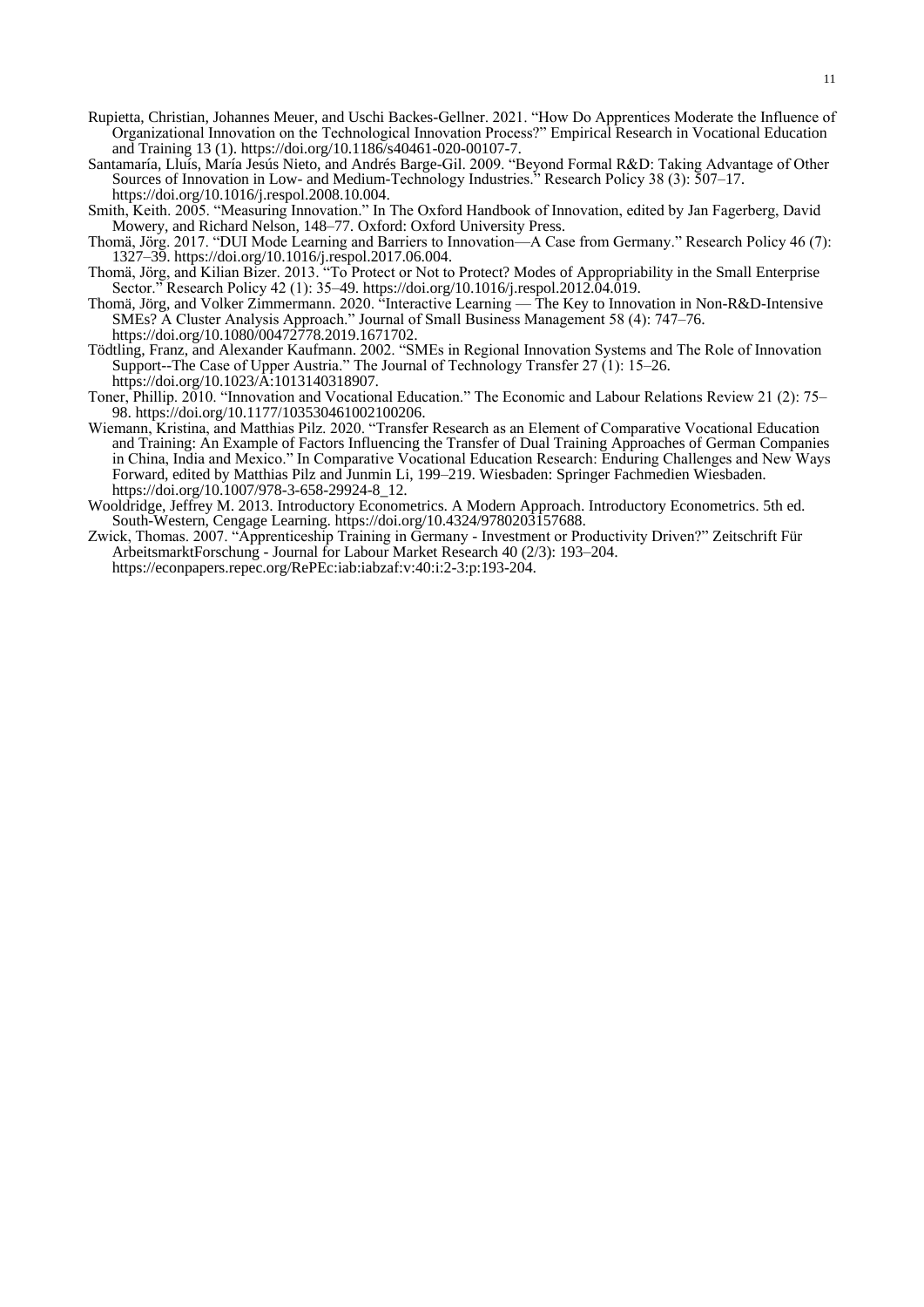## **Appendix A.**

# Table A1. Descriptive Statistics

|                          |                                                               |             | <b>All companies</b> | <b>Training</b><br>companies |                  | Non-training<br>companies |              |
|--------------------------|---------------------------------------------------------------|-------------|----------------------|------------------------------|------------------|---------------------------|--------------|
|                          | <b>Description</b>                                            | <b>Mean</b> | S.D.                 | <b>Mean</b>                  | S.D.             | <b>Mean</b>               | S.D.         |
| Dependent                |                                                               |             |                      |                              |                  |                           |              |
| variables                |                                                               |             |                      |                              |                  |                           |              |
| General                  | 1 if firm conducted product                                   | 0.38        | 0.49                 | 0.46                         | 0.49             | 0.33                      | 0.47         |
| innovation               | and/or process innovation                                     |             |                      |                              |                  |                           |              |
| New-to-market            | 1 if firm conducted new-to-                                   | 0.06        | 0.23                 | 0.07                         | 0.26             | 0.04                      | 0.21         |
| product                  | market product innovations                                    |             |                      |                              |                  |                           |              |
| innovation               |                                                               |             |                      |                              |                  |                           |              |
| New-to-firm              | 1 if firm conducted new-to-                                   | 0.18        | 0.38                 | 0.22                         | 0.41             | 0.15                      | 0.36         |
| product                  | firm product innovation                                       |             |                      |                              |                  |                           |              |
| innovation               |                                                               |             |                      |                              |                  |                           |              |
| Incremental              | 1 if firm conducted product<br>innovation which is not new to | 0.31        | 0.46                 | 0.37                         | 0.48             | 0.26                      | 0.44         |
| product<br>innovation    | the market or new to the firm                                 |             |                      |                              |                  |                           |              |
| Process                  | 1 if firm conducted process                                   | 0.13        | 0.33                 | 0.17                         | 0.37             | 0.09                      | 0.29         |
| innovation               | innovation                                                    |             |                      |                              |                  |                           |              |
| <b>Explanatory</b>       |                                                               |             |                      |                              |                  |                           |              |
| variable                 |                                                               |             |                      |                              |                  |                           |              |
| <b>Initial VET</b>       | 1 if firm employs apprentices                                 | 0.44        | 0.50                 | $\mathbf{1}$                 | $\boldsymbol{0}$ | $\boldsymbol{0}$          | $\mathbf{0}$ |
|                          | (VET students)                                                |             |                      |                              |                  |                           |              |
| Organizational           | 1 if firm conducted                                           | 0.30        | 0.46                 | 0.41                         | 0.50             | 0.23                      | 0.42         |
| changes                  | organizational changes                                        |             |                      |                              |                  |                           |              |
| <b>Control</b> variables |                                                               |             |                      |                              |                  |                           |              |
| Company size             | Total number of employees                                     | 32.70       | 47.00                | 53.44                        | 56.30            | 16.71                     | 29.67        |
| Share of workers         | Employees with completed                                      | 0.57        | 0.28                 | 0.65                         | 0.23             | 0.51                      | 0.30         |
| with vocational          | vocational training in total                                  |             |                      |                              |                  |                           |              |
| qualification            | employment (%)                                                |             |                      |                              |                  |                           |              |
| Share of workers         | Employees with higher                                         | 0.08        | 0.17                 | 0.07                         | 0.14             | 0.08                      | 0.19         |
| with university          | education in total employment                                 |             |                      |                              |                  |                           |              |
| degree                   | (% )                                                          |             |                      |                              |                  |                           |              |
| Competitive              | 1 for medium / substantial                                    | 2.93        | 1.00                 | 3.02                         | 0.96             | 2.85                      | 1.02         |
| pressure<br>Demand       | competitive pressure                                          | 2.05        | 0.59                 | 2.08                         | 0.62             | 2.03                      | 0.57         |
| expectation              | 1 if company expects<br>increasing business volume            |             |                      |                              |                  |                           |              |
|                          | next year                                                     |             |                      |                              |                  |                           |              |
| Foreign company          | 1 if company is foreign owned                                 | 0.04        | 0.20                 | 0.05                         | 0.21             | 0.03                      | 0.18         |
| Shortage of              | 1 if a company reports lack of                                | 0.14        | 0.35                 | 0.20                         | 0.40             | 0.10                      | 0.30         |
| skilled workers          | skilled workers                                               |             |                      |                              |                  |                           |              |
| Continuing               | 1 if a company provides                                       | 0.63        | 0.48                 | 0.79                         | 0.41             | 0.50                      | 0.50         |
| training                 | continuing training to their                                  |             |                      |                              |                  |                           |              |
|                          | employees                                                     |             |                      |                              |                  |                           |              |
| R&D activities           | 1 if a company conducts in-                                   | 0.07        | 0.26                 | 0.11                         | 0.31             | 0.05                      | 0.21         |
|                          | house R&D                                                     |             |                      |                              |                  |                           |              |
| Investment               | 1 if a company made                                           | 0.59        | 0.49                 | 0.72                         | 0.45             | 0.49                      | 0.50         |
| activities               | investments in 2016                                           |             |                      |                              |                  |                           |              |
| Technical                | State of a company's technical                                | 2.73        | 0.75                 | 2.81                         | 0.74             | 2.67                      | 0.76         |
| equipment                | equipment (1 'state-of-the-art'                               |             |                      |                              |                  |                           |              |
|                          | $-4$ 'out of date')                                           |             |                      |                              |                  |                           |              |
| Export activities        | 1 for exporting companies                                     | 0.20        | 0.40                 | 0.27                         | 0.44             | 0.15                      | 0.36         |

Source: IAB Establishment Panel, Waves 2009-2019. Data access was provided via remote data execution. DOI: 10.5164/IAB.IABBP9319.de.en.v1.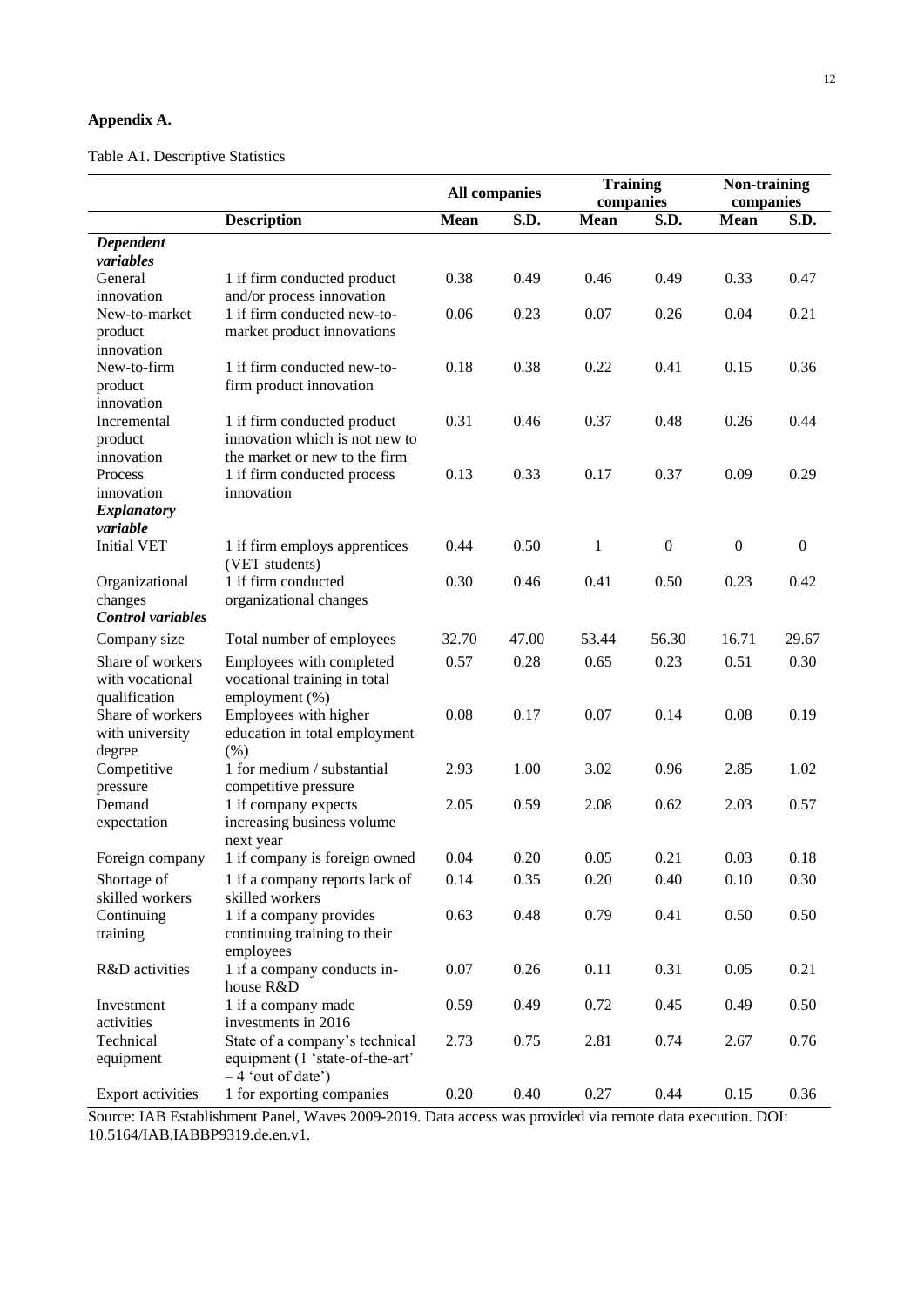## Table A2. Descriptive statistics by firm size categories

|                                                   |                                                                                         |             | I     | $\mathbf{I}$ |      | III         |       | IV          |       |
|---------------------------------------------------|-----------------------------------------------------------------------------------------|-------------|-------|--------------|------|-------------|-------|-------------|-------|
|                                                   | <b>Description</b>                                                                      | <b>Mean</b> | S.D.  | <b>Mean</b>  | S.D. | <b>Mean</b> | S.D.  | <b>Mean</b> | S.D.  |
| Dependent variables                               |                                                                                         |             |       |              |      |             |       |             |       |
| General innovation                                | 1 if firm conducted product and/or process innovation                                   | 0.38        | 0.49  | 0.29         | 0.45 | 0.42        | 0.49  | 0.52        | 0.50  |
| New-to-market product innovation                  | 1 if firm conducted new-to-market product<br>innovations                                | 0.06        | 0.23  | 0.03         | 0.18 | 0.06        | 0.25  | 0.09        | 0.29  |
| New-to-firm product innovation                    | 1 if firm conducted new-to-firm product innovation                                      | 0.18        | 0.38  | 0.14         | 0.35 | 0.20        | 0.40  | 0.23        | 0.42  |
| Incremental product innovation                    | 1 if firm conducted product innovation which is not<br>new to the market or to the firm | 0.31        | 0.46  | 0.23         | 0.42 | 0.34        | 0.47  | 0.44        | 0.50  |
| Process innovation                                | 1 if firm conducted process innovation                                                  | 0.13        | 0.33  | 0.08         | 0.26 | 0.14        | 0.35  | 0.21        | 0.41  |
| <b>Explanatory variable</b>                       |                                                                                         |             |       |              |      |             |       |             |       |
| <b>Initial VET</b>                                | 1 if firm employs apprentices (VET students)                                            | 0.44        | 0.50  | 0.19         | 0.39 | 0.55        | 0.50  | 0.78        | 0.42  |
| Organizational changes                            | 1 if firm conducted organizational changes                                              | 0.30        | 0.46  | 0.17         | 0.37 | 0.36        | 0.48  | 0.51        | 0.50  |
| <b>Control</b> variables                          |                                                                                         |             |       |              |      |             |       |             |       |
| Company size                                      | Total number of employees                                                               | 32.70       | 47.00 | 4.47         | 2.32 | 23.90       | 11.09 | 110.84      | 52.69 |
| Share of workers with vocational<br>qualification | Employees with completed vocational training in<br>total employment (%)                 | 0.57        | 0.28  | 0.48         | 0.28 | 0.64        | 0.26  | 0.63        | 0.25  |
| Share of workers with university<br>degree        | Employees with higher education in total<br>employment (%)                              | 0.08        | 0.17  | 0.05         | 0.14 | 0.09        | 0.18  | 0.12        | 0.19  |
| Competitive pressure                              | 1 for medium / substantial competitive pressure                                         | 2.93        | 1.00  | 2.87         | 0.99 | 2.96        | 0.99  | 2.98        | 1.04  |
| Demand expectation                                | 1 if company expects increasing business volume<br>next year                            | 2.05        | 0.59  | 2.02         | 0.56 | 2.07        | 0.61  | 2.08        | 0.64  |
| Foreign company                                   | 1 if company is foreign owned                                                           | 0.04        | 0.20  | 0.02         | 0.15 | 0.03        | 0.18  | 0.10        | 0.30  |
| Shortage of skilled workers                       | 1 if a company reports lack of skilled workers                                          | 0.14        | 0.35  | 0.07         | 0.26 | 0.18        | 0.38  | 0.24        | 0.43  |
| Continuing training                               | 1 if a company provides continuing training to their<br>employees                       | 0.63        | 0.48  | 0.43         | 0.49 | 0.73        | 0.45  | 0.90        | 0.29  |
| R&D activities                                    | 1 if a company conducts in-house R&D                                                    | 0.07        | 0.26  | 0.03         | 0.16 | 0.08        | 0.27  | 0.16        | 0.37  |
| Investment activities                             | 1 if a company made investments in 2016                                                 | 0.59        | 0.49  | 0.43         | 0.50 | 0.67        | 0.47  | 0.79        | 0.40  |
| Technical equipment                               | State of a company's technical equipment (1 'state-<br>of-the-art' $-4$ 'out of date')  | 2.73        | 0.75  | 2.67         | 0.77 | 2.76        | 0.75  | 2.80        | 0.72  |
| Export activities                                 | 1 for exporting companies                                                               | 0.20        | 0.40  | 0.09         | 0.28 | 0.24        | 0.43  | 0.42        | 0.49  |

Notes: Firm size category (I: full sample; II: 1-9 employees; III: 10-49 employees, IV: 50-249 employees). Source: IAB Establishment Panel, Waves 2009-2019. Data access was provided via remote data execution. DOI: 10.5164/IAB.IABBP9319.de.en.v1.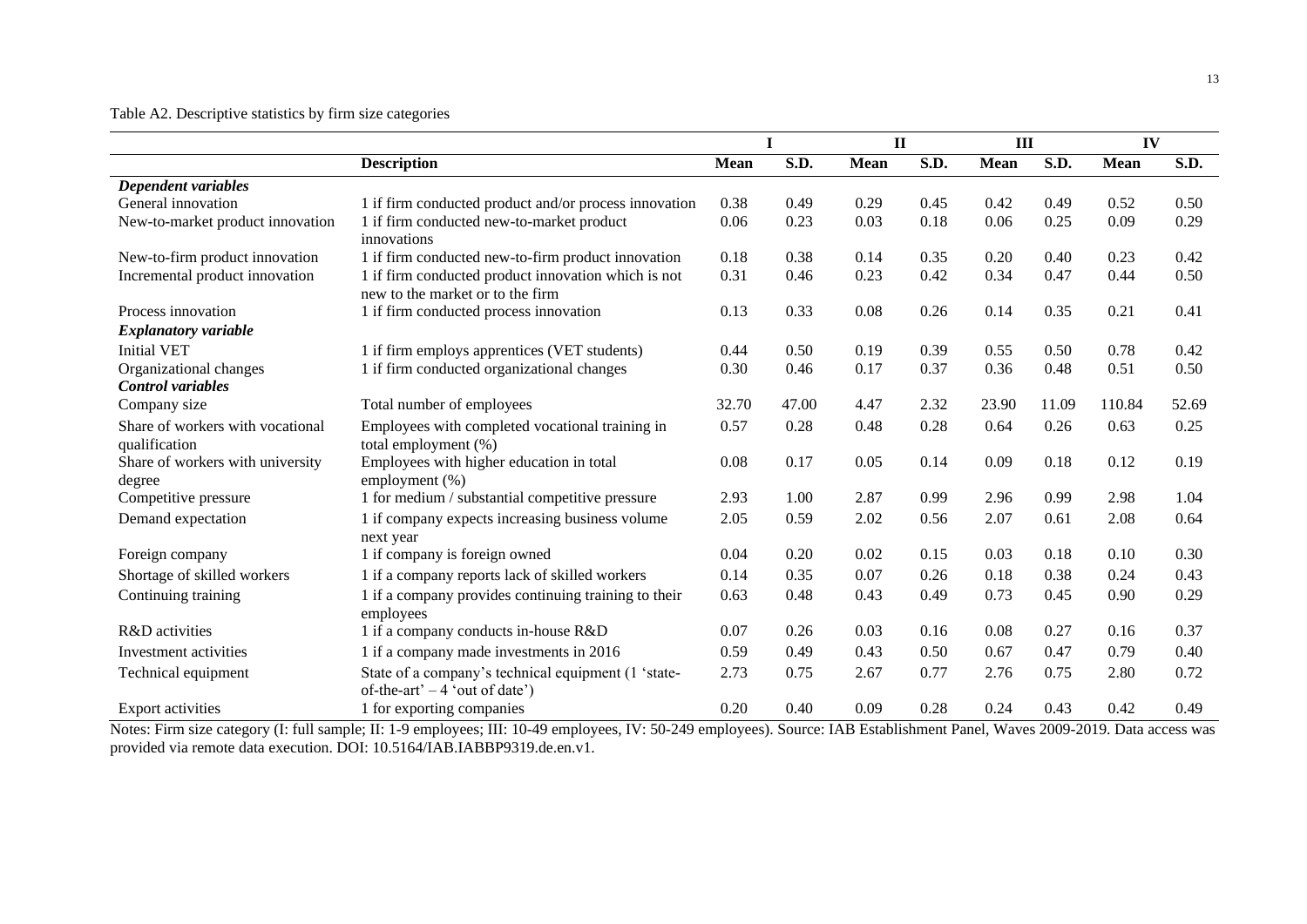Table A3. Correlation Matrix

|                        |              | $\overline{2}$ | 3            | 4        | 5              | 6            | $\overline{7}$ | 8            | 9            | 10           | 11           | 12       | 13    | 14           |
|------------------------|--------------|----------------|--------------|----------|----------------|--------------|----------------|--------------|--------------|--------------|--------------|----------|-------|--------------|
|                        |              |                |              |          |                |              |                |              |              |              |              |          |       |              |
| Initial VET            | $\mathbf{1}$ |                |              |          |                |              |                |              |              |              |              |          |       |              |
|                        |              |                |              |          |                |              |                |              |              |              |              |          |       |              |
| Organizational         | 0.187        | $\mathbf{1}$   |              |          |                |              |                |              |              |              |              |          |       |              |
| changes                |              |                |              |          |                |              |                |              |              |              |              |          |       |              |
| Company size           | 0.388        | 0.246          | $\mathbf{1}$ |          |                |              |                |              |              |              |              |          |       |              |
| Share qualified        | 0.248        | 0.087          | 0.139        | 1        |                |              |                |              |              |              |              |          |       |              |
| workers                |              |                |              |          |                |              |                |              |              |              |              |          |       |              |
| Share                  | $-0.034$     | 0.112          | 0.176        | $-0.295$ | $\overline{1}$ |              |                |              |              |              |              |          |       |              |
| university             |              |                |              |          |                |              |                |              |              |              |              |          |       |              |
| graduates              |              |                |              |          |                |              |                |              |              |              |              |          |       |              |
| Shortage of            | 0.139        | 0.102          | 0.147        | 0.112    | 0.043          | $\mathbf{1}$ |                |              |              |              |              |          |       |              |
| skilled workers        |              |                |              |          |                |              |                |              |              |              |              |          |       |              |
| Continuing             | 0.292        | 0.225          | 0.324        | 0.221    | 0.207          | 0.136        | $\mathbf{1}$   |              |              |              |              |          |       |              |
| training               | 0.117        | 0.172          | 0.204        | $-0.001$ | 0.227          | 0.067        | 0.113          | $\mathbf{1}$ |              |              |              |          |       |              |
| R&D activities         |              |                |              |          |                |              |                |              |              |              |              |          |       |              |
| Investment             | 0.224        | 0.202          | 0.237        | 0.149    | 0.100          | 0.096        | 0.273          | 0.124        | $\mathbf{1}$ |              |              |          |       |              |
| activities             |              |                |              |          |                |              |                |              |              |              |              |          |       |              |
| Technical              | 0.090        | 0.054          | 0.053        | 0.082    | 0.061          | 0.034        | 0.173          | 0.031        | 0.163        | $\mathbf{1}$ |              |          |       |              |
| equipment              |              |                |              |          |                |              |                |              |              |              |              |          |       |              |
| Export                 | 0.145        | 0.184          | 0.288        | 0.070    | 0.153          | 0.056        | 0.108          | 0.380        | 0.144        | $-0.016$     | $\mathbf{1}$ |          |       |              |
| activities             |              |                |              |          |                |              |                |              |              |              |              |          |       |              |
| Competitive            | 0.085        | 0.115          | 0.023        | 0.071    | $-0.115$       | 0.047        | $-0.021$       | 0.072        | 0.033        | 0.000        | 0.108        | $\,1\,$  |       |              |
| pressure               |              |                |              |          |                |              |                |              |              |              |              |          |       |              |
| Demand                 | 0.043        | 0.057          | 0.033        | 0.006    | 0.020          | 0.090        | 0.060          | 0.036        | 0.056        | 0.056        | 0.044        | $-0.039$ | 1     |              |
| expectation<br>Foreign | 0.034        | 0.074          | 0.170        | 0.000    | 0.084          | 0.021        | 0.049          | 0.134        | 0.014        | $-0.038$     | 0.190        | 0.079    | 0.002 | $\mathbf{1}$ |
| company                |              |                |              |          |                |              |                |              |              |              |              |          |       |              |

Source: IAB Establishment Panel, Wave 2019-2019. Data access was provided via remote data execution. DOI: 10.5164/IAB.IABBP9319.de.en.v1.